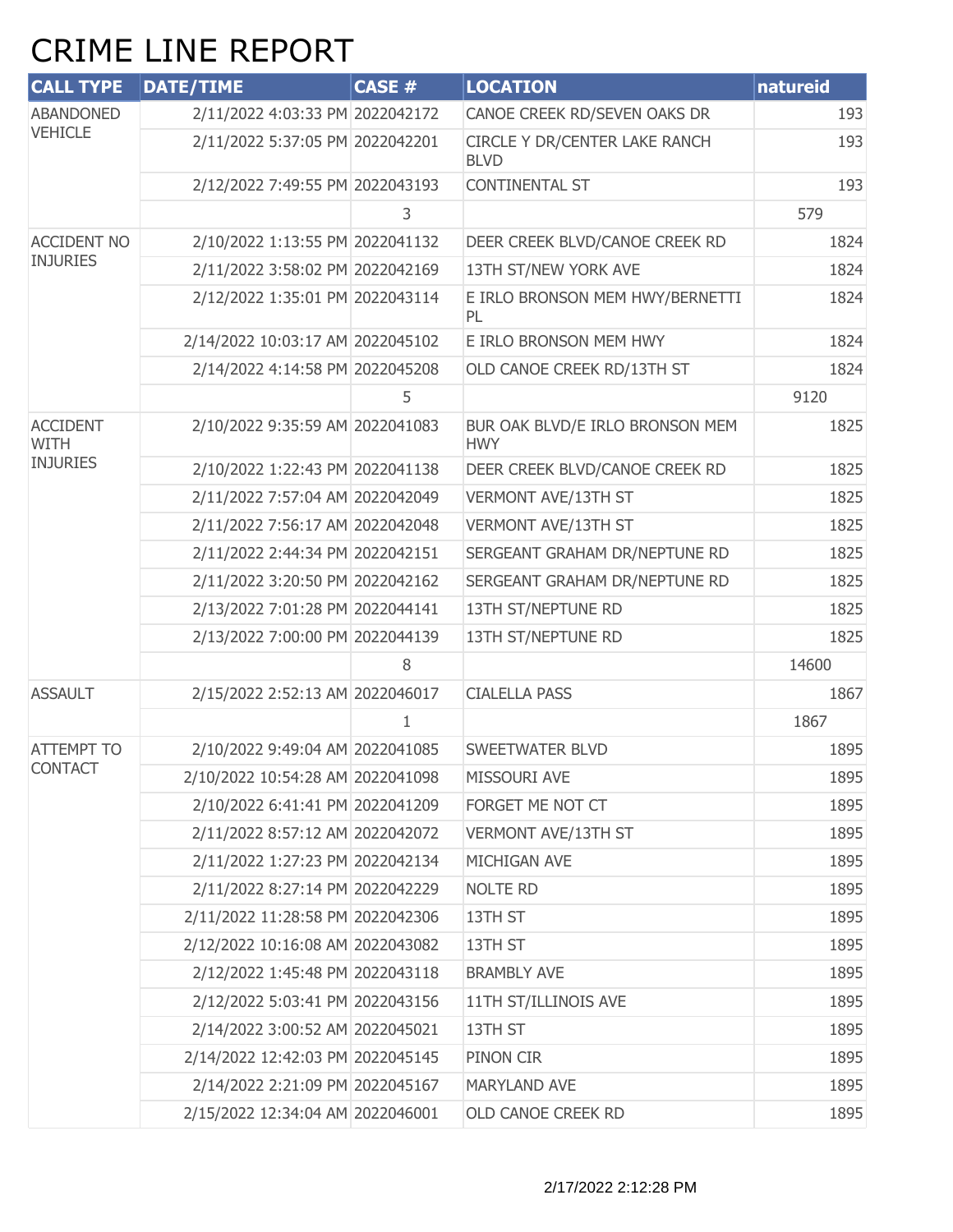| <b>ATTEMPT TO</b><br><b>CONTACT</b> | 2/15/2022 2:12:27 AM 2022046012  |                | 5TH ST/INDIANA AVE         | 1895  |
|-------------------------------------|----------------------------------|----------------|----------------------------|-------|
|                                     | 2/15/2022 12:11:48 PM 2022046115 |                |                            | 1895  |
|                                     | 2/15/2022 1:11:16 PM 2022046133  |                | <b>SANCTUARY DR</b>        | 1895  |
|                                     | 2/15/2022 3:52:13 PM 2022046179  |                | <b>VIRGINIA AVE</b>        | 1895  |
|                                     | 2/15/2022 6:45:49 PM 2022046236  |                | SHELBURNE WAY              | 1895  |
|                                     | 2/15/2022 6:29:41 PM 2022046231  |                | <b>GLENWICK CT</b>         | 1895  |
|                                     |                                  | 20             |                            | 37900 |
| <b>ATTEMPTED</b>                    | 2/14/2022 4:51:15 PM 2022045214  |                | <b>OAK ST</b>              | 189   |
| <b>SUICIDE</b>                      |                                  | 1              |                            | 189   |
| <b>BARKING DOG</b>                  | 2/10/2022 1:57:21 AM 2022041002  |                | <b>INDIANA AVE</b>         | 68    |
|                                     | 2/10/2022 11:39:30 AM 2022041110 |                | <b>INDIANA AVE</b>         | 68    |
|                                     | 2/12/2022 11:17:36 PM 2022043223 |                | <b>WISCONSIN AVE</b>       | 68    |
|                                     |                                  | 3              |                            | 204   |
| <b>BATTERY</b>                      | 2/11/2022 8:41:21 AM 2022042063  |                | KENTUCKY AVE/11TH ST       | 1870  |
|                                     | 2/11/2022 8:56:11 AM 2022042070  |                | <b>NEW YORK AVE</b>        | 1870  |
|                                     | 2/12/2022 1:02:56 AM 2022043005  |                | MISSOURI AVE               | 1870  |
|                                     | 2/12/2022 1:17:00 AM 2022043006  |                | <b>CANOE CREEK RD</b>      | 1870  |
|                                     | 2/12/2022 9:06:20 PM 2022043203  |                | 13TH ST                    | 1870  |
|                                     | 2/14/2022 4:03:15 PM 2022045202  |                | E IRLO BRONSON MEM HWY     | 1870  |
|                                     | 2/15/2022 8:37:04 PM 2022046260  |                | FIDDLEWOOD WAY             | 1870  |
|                                     |                                  | 7              |                            | 13090 |
| <b>BURGLARY TO</b>                  | 2/15/2022 9:45:17 AM 2022046083  |                | <b>WHITE HERON WAY</b>     | 1842  |
| A RESIDENCE                         | 2/15/2022 4:16:46 PM 2022046189  |                | <b>ARIZONA AVE</b>         | 1842  |
|                                     |                                  | $\overline{2}$ |                            | 3684  |
| <b>BURGLARY TO</b>                  | 2/11/2022 9:56:03 AM 2022042086  |                | MISSOURI AVE               | 1843  |
| A VEHICLE                           |                                  | $\mathbf{1}$   |                            | 1843  |
| <b>CITIZEN</b>                      | 2/10/2022 9:05:18 AM 2022041063  |                | <b>NEPTUNE RD</b>          | 1811  |
| <b>ASSIST</b>                       | 2/10/2022 9:20:07 AM 2022041073  |                | 11TH ST                    | 1811  |
|                                     | 2/10/2022 9:18:41 AM 2022041070  |                | <b>DISSTON DR</b>          | 1811  |
|                                     | 2/10/2022 4:21:18 PM 2022041182  |                | <b>BEEHIVE CIR</b>         | 1811  |
|                                     | 2/10/2022 6:20:42 PM 2022041207  |                | <b>BIRCH CIR</b>           | 1811  |
|                                     | 2/11/2022 8:01:36 AM 2022042050  |                | NEPTUNE RD                 | 1811  |
|                                     | 2/11/2022 9:32:16 AM 2022042084  |                | SILVER THISTLE LN          | 1811  |
|                                     | 2/11/2022 12:24:26 PM 2022042121 |                | FRIARS COVE RD/INTERIOR ST | 1811  |
|                                     | 2/11/2022 12:15:05 PM 2022042116 |                | <b>NEPTUNE RD</b>          | 1811  |
|                                     | 2/11/2022 12:39:42 PM 2022042124 |                | NEPTUNE RD                 | 1811  |
|                                     | 2/11/2022 1:34:09 PM 2022042136  |                | MONTANA AVE                | 1811  |
|                                     | 2/11/2022 4:47:50 PM 2022042185  |                | NEPTUNE RD                 | 1811  |
|                                     | 2/11/2022 3:50:14 PM 2022042167  |                | E IRLO BRONSON MEM HWY     | 1811  |
|                                     | 2/11/2022 11:37:50 PM 2022042308 |                | 13TH ST                    | 1811  |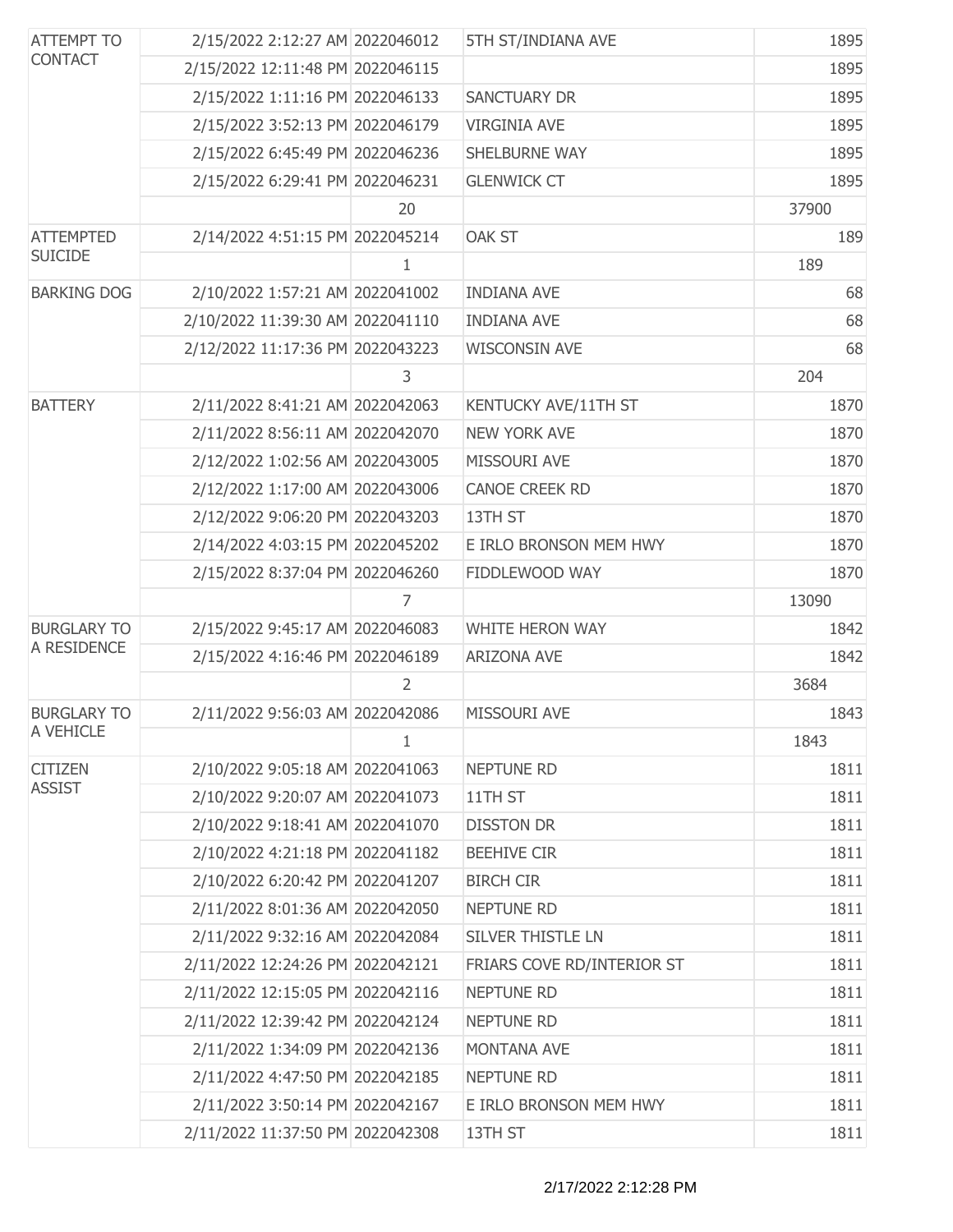| <b>CITIZEN</b><br><b>ASSIST</b> | 2/12/2022 9:16:49 AM 2022043070  |    | <b>CAROLINA AVE</b>          | 1811  |
|---------------------------------|----------------------------------|----|------------------------------|-------|
|                                 | 2/12/2022 11:56:58 AM 2022043097 |    | NEPTUNE RD                   | 1811  |
|                                 | 2/13/2022 10:42:18 AM 2022044048 |    | 17TH ST                      | 1811  |
|                                 | 2/14/2022 2:44:34 AM 2022045018  |    | 13TH ST                      | 1811  |
|                                 | 2/14/2022 11:09:33 AM 2022045122 |    | PEACH TREE BLVD              | 1811  |
|                                 | 2/14/2022 1:19:22 PM 2022045154  |    | SILVER THISTLE LN            | 1811  |
|                                 | 2/14/2022 4:10:41 PM 2022045207  |    | <b>MUTTER RD</b>             | 1811  |
|                                 | 2/14/2022 6:26:57 PM 2022045238  |    | E IRLO BRONSON MEM HWY       | 1811  |
|                                 | 2/15/2022 8:09:18 AM 2022046063  |    | <b>BUDINGER AVE</b>          | 1811  |
|                                 | 2/15/2022 9:57:38 AM 2022046089  |    | <b>NEW YORK AVE</b>          | 1811  |
|                                 | 2/15/2022 10:50:47 AM 2022046102 |    | <b>MONTANA AVE</b>           | 1811  |
|                                 | 2/15/2022 12:27:55 PM 2022046119 |    | <b>CONGRESS LN</b>           | 1811  |
|                                 | 2/15/2022 2:29:01 PM 2022046155  |    | <b>REFLECTION LN</b>         | 1811  |
|                                 | 2/15/2022 3:06:24 PM 2022046170  |    | <b>FLORIDA AVE</b>           | 1811  |
|                                 |                                  | 28 |                              | 50708 |
| <b>CIVIL MATTER</b>             | 2/10/2022 9:07:32 AM 2022041064  |    | <b>BROWN BEAR WAY</b>        | 19    |
|                                 | 2/10/2022 11:04:26 AM 2022041100 |    | <b>LAFAYETTE TRACE DR</b>    | 1810  |
|                                 | 2/10/2022 12:13:11 PM 2022041118 |    | <b>TONY CIR</b>              | 1810  |
|                                 | 2/10/2022 2:28:31 PM 2022041154  |    | <b>LAKE KERRY DR</b>         | 1810  |
|                                 | 2/10/2022 10:03:25 PM 2022041241 |    | 13TH ST                      | 1810  |
|                                 | 2/11/2022 8:43:18 AM 2022042065  |    | <b>BRIARWOOD ESTATES CIR</b> | 19    |
|                                 | 2/11/2022 2:08:52 PM 2022042144  |    | MINNESOTA AVE                | 19    |
|                                 | 2/11/2022 5:12:54 PM 2022042193  |    | S NARCOOSSEE RD              | 19    |
|                                 | 2/12/2022 11:33:25 AM 2022043092 |    | <b>JULIANNA CT</b>           | 19    |
|                                 | 2/12/2022 12:42:55 PM 2022043106 |    | 10TH ST/MICHIGAN AVE         | 1810  |
|                                 | 2/12/2022 4:26:48 PM 2022043149  |    | S NARCOOSSEE RD              | 19    |
|                                 | 2/12/2022 6:10:19 PM 2022043168  |    | <b>TENNESSEE AVE</b>         | 1810  |
|                                 | 2/13/2022 12:13:04 AM 2022044001 |    | <b>LAKE TRUDY DR</b>         | 19    |
|                                 | 2/13/2022 11:17:24 AM 2022044055 |    | <b>LAKE TRUDY DR</b>         | 1810  |
|                                 | 2/14/2022 11:11:26 AM 2022045124 |    | <b>CAROLINA AVE</b>          | 19    |
|                                 | 2/14/2022 4:43:15 PM 2022045213  |    | <b>CAROLINA AVE</b>          | 1810  |
|                                 | 2/14/2022 3:51:59 PM 2022045199  |    | 13TH ST                      | 19    |
|                                 | 2/15/2022 4:34:55 AM 2022046025  |    | <b>CLIMBING ASTER CT</b>     | 19    |
|                                 | 2/15/2022 10:20:45 AM 2022046095 |    | <b>LAKES CREST AVE</b>       | 19    |
|                                 | 2/15/2022 9:46:49 AM 2022046084  |    | 13TH ST                      | 19    |
|                                 | 2/15/2022 11:26:46 AM 2022046110 |    | 13TH ST                      | 19    |
|                                 |                                  | 21 |                              | 14727 |
| <b>COMMERCIAL</b>               | 2/10/2022 9:13:44 PM 2022041234  |    | 13TH ST                      | 50    |
| <b>BURGLARY</b><br><b>ALARM</b> | 2/10/2022 8:14:48 PM 2022041223  |    | OLD HICKORY TREE RD          | 50    |
|                                 | 2/10/2022 10:18:24 PM 2022041244 |    | OLD HICKORY TREE RD          | 50    |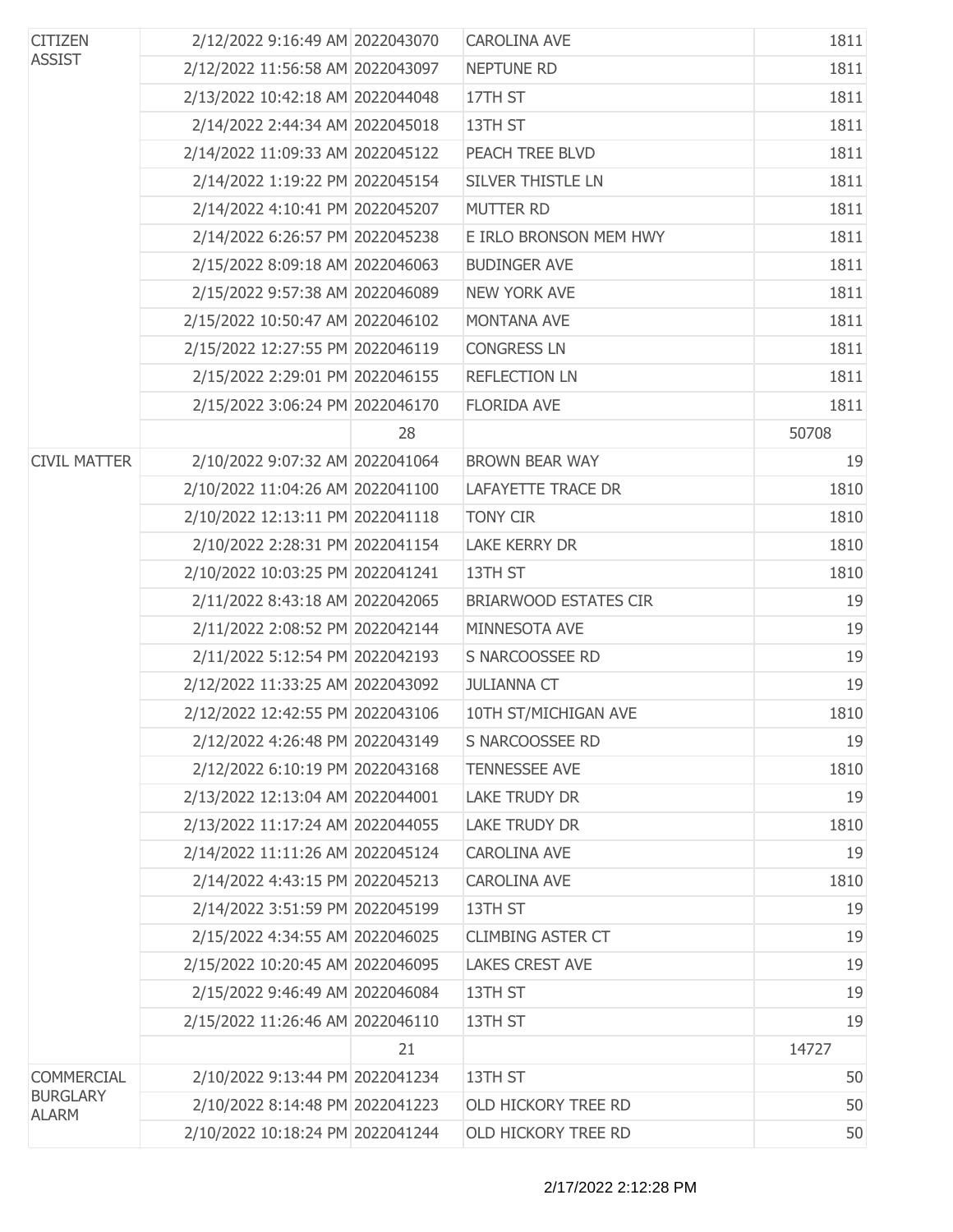| <b>COMMERCIAL</b><br><b>BURGLARY</b><br><b>ALARM</b> | 2/11/2022 1:31:55 AM 2022042014  |                | <b>OLD CANOE CREEK RD</b>                      | 50   |
|------------------------------------------------------|----------------------------------|----------------|------------------------------------------------|------|
|                                                      | 2/12/2022 11:35:16 AM 2022043093 |                | <b>KENTUCKY AVE</b>                            | 50   |
|                                                      | 2/12/2022 7:12:20 PM 2022043182  |                | <b>PROGRESS LN</b>                             | 50   |
|                                                      | 2/13/2022 11:58:21 PM 2022044181 |                | <b>NOLTE RD</b>                                | 50   |
|                                                      | 2/14/2022 6:08:56 PM 2022045236  |                | 9TH ST                                         | 50   |
|                                                      | 2/15/2022 7:21:17 PM 2022046246  |                | <b>NEPTUNE RD</b>                              | 50   |
|                                                      | 2/15/2022 6:45:35 PM 2022046235  |                | <b>NEPTUNE RD</b>                              | 50   |
|                                                      |                                  | 10             |                                                | 500  |
| <b>CRA GENERAL</b>                                   | 2/14/2022 6:16:47 AM 2022045043  |                |                                                | 2051 |
|                                                      |                                  | $\mathbf{1}$   |                                                | 2051 |
| <b>CRA MEETING</b>                                   | 2/15/2022 8:39:46 AM 2022046068  |                | <b>NEW YORK AVE</b>                            | 2054 |
|                                                      |                                  | 1              |                                                | 2054 |
| <b>CRA TRAINING</b>                                  | 2/15/2022 6:27:02 AM 2022046038  |                |                                                | 2055 |
|                                                      | 2/15/2022 6:03:01 AM 2022046030  |                |                                                | 2055 |
|                                                      |                                  | 2              |                                                | 4110 |
| <b>CRIMINAL</b>                                      | 2/15/2022 12:55:17 PM 2022046130 |                | E 10TH ST/ROSEDALE AVE                         | 1860 |
| <b>MISCHIEF</b>                                      |                                  | 1              |                                                | 1860 |
| <b>CUSTODY</b>                                       | 2/14/2022 3:43:15 PM 2022045197  |                | 13TH ST                                        | 1935 |
| <b>ISSUE</b>                                         |                                  | $\mathbf{1}$   |                                                | 1935 |
| <b>DISTURBANCE</b>                                   | 2/12/2022 7:25:49 PM 2022043183  |                | SOFTSHELL ST                                   | 1844 |
|                                                      | 2/13/2022 6:43:30 PM 2022044135  |                | <b>CAROLINA AVE</b>                            | 1844 |
|                                                      | 2/14/2022 8:12:11 PM 2022045258  |                | NEPTUNE BAY CIR                                | 1844 |
|                                                      |                                  | 3              |                                                | 5532 |
| <b>DRUGS</b>                                         | 2/14/2022 8:54:42 PM 2022045263  |                | CALIFORNIA AVE/12TH ST                         | 1812 |
|                                                      | 2/15/2022 5:49:07 PM 2022046217  |                | 10TH ST                                        | 1812 |
|                                                      |                                  | $\overline{2}$ |                                                | 3624 |
| <b>DUI IMPAIRED</b><br><b>DRIVING</b>                | 2/10/2022 5:24:32 PM 2022041197  |                | KISSIMMEE PARK RD/OLD CANOE<br><b>CREEK RD</b> | 44   |
|                                                      |                                  | $\mathbf{1}$   |                                                | 44   |
| <b>DUPLICATE</b>                                     | 2/10/2022 3:09:35 AM 2022041020  |                | <b>BETSY ROSS LN</b>                           | 1851 |
| <b>CALL</b>                                          | 2/10/2022 5:17:07 AM 2022041030  |                | <b>WESTGATE DR/13TH ST</b>                     | 1851 |
|                                                      | 2/10/2022 9:24:49 AM 2022041078  |                | 11TH ST                                        | 1851 |
|                                                      | 2/10/2022 9:34:13 AM 2022041082  |                | BUR OAK BLVD/E IRLO BRONSON MEM<br><b>HWY</b>  | 1851 |
|                                                      | 2/10/2022 3:39:51 PM 2022041174  |                | <b>OAK ST</b>                                  | 1851 |
|                                                      | 2/10/2022 5:00:07 PM 2022041189  |                | 13TH ST                                        | 1851 |
|                                                      | 2/11/2022 12:39:16 AM 2022042007 |                | <b>FARRIS CT</b>                               | 1851 |
|                                                      | 2/11/2022 6:24:40 AM 2022042036  |                | SWEETWATER BLVD                                | 1851 |
|                                                      | 2/11/2022 12:10:50 PM 2022042114 |                | <b>CANOE CREEK RD</b>                          | 1851 |
|                                                      | 2/11/2022 3:03:44 PM 2022042156  |                | CONTINENTAL ST                                 | 1851 |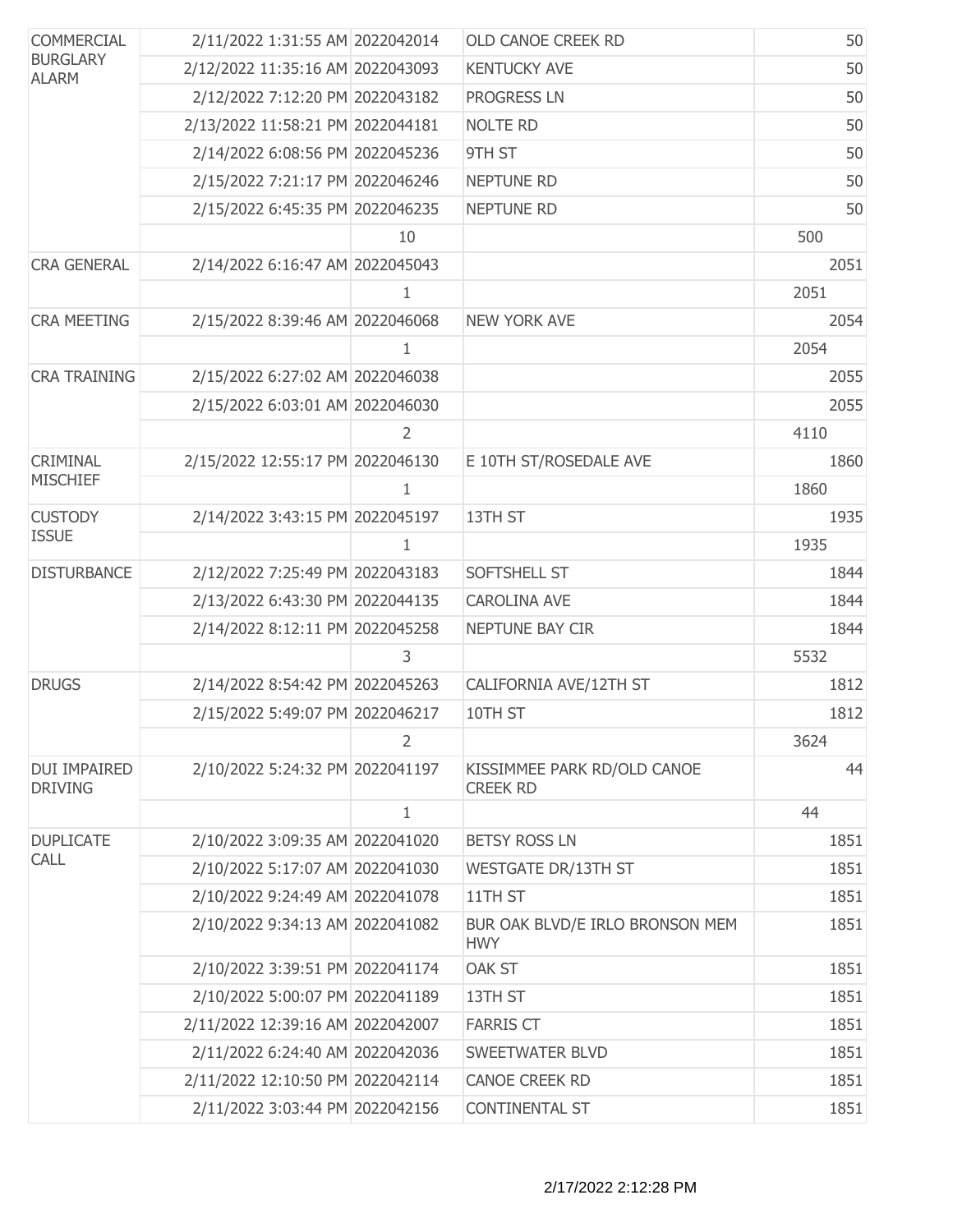| <b>DUPLICATE</b><br><b>CALL</b>  | 2/12/2022 1:36:05 PM 2022043115  |                | E IRLO BRONSON MEM HWY/HICKORY<br><b>TREE RD</b> | 1851  |
|----------------------------------|----------------------------------|----------------|--------------------------------------------------|-------|
|                                  | 2/12/2022 7:42:49 PM 2022043190  |                | SOFTSHELL ST                                     | 1851  |
|                                  | 2/12/2022 9:44:22 PM 2022043212  |                | <b>GEORGIA AVE</b>                               | 1851  |
|                                  | 2/13/2022 2:23:39 AM 2022044009  |                | <b>WHISTLING TRL</b>                             | 1851  |
|                                  | 2/13/2022 9:20:58 AM 2022044037  |                | FORGET ME NOT CT                                 | 1851  |
|                                  | 2/13/2022 9:29:26 AM 2022044040  |                | <b>BARINA ST</b>                                 | 1851  |
|                                  | 2/13/2022 1:11:27 PM 2022044078  |                | OLD CANOE CREEK RD                               | 1851  |
|                                  | 2/13/2022 7:00:00 PM 2022044138  |                | 13TH ST/NEPTUNE RD                               | 1851  |
|                                  | 2/14/2022 1:49:04 AM 2022045010  |                | <b>NOLTE RD</b>                                  | 1851  |
|                                  | 2/14/2022 5:59:36 AM 2022045038  |                | <b>FLORIDAS TURNPIKE</b>                         | 1851  |
|                                  | 2/14/2022 7:23:34 PM 2022045247  |                | 13TH ST                                          | 1851  |
|                                  | 2/14/2022 9:29:14 PM 2022045270  |                | PINE VALLEY RD                                   | 1851  |
|                                  | 2/14/2022 6:51:58 PM 2022045241  |                | 13TH ST                                          | 1851  |
|                                  | 2/14/2022 9:35:03 PM 2022045274  |                | <b>FLORIDA AVE</b>                               | 1851  |
|                                  | 2/14/2022 9:29:01 PM 2022045269  |                | PINE VALLEY RD                                   | 1851  |
|                                  | 2/15/2022 5:38:14 PM 2022046212  |                | <b>NOLTE RD</b>                                  | 1851  |
|                                  | 2/15/2022 5:09:54 PM 2022046198  |                | <b>GULF STURGEON LN</b>                          | 1851  |
|                                  | 2/15/2022 6:39:07 PM 2022046234  |                | OREGON AVE/13TH ST                               | 1851  |
|                                  | 2/15/2022 8:11:14 PM 2022046256  |                | <b>NOLTE RD</b>                                  | 1851  |
|                                  | 2/15/2022 6:37:20 PM 2022046233  |                | 13TH ST                                          | 1851  |
|                                  |                                  | 30             |                                                  | 55530 |
| <b>FOUND</b>                     | 2/15/2022 1:04:35 AM 2022046004  |                | 13TH ST                                          | 144   |
| <b>PERSON</b>                    |                                  | $\mathbf{1}$   |                                                  | 144   |
| <b>FOUND</b>                     | 2/13/2022 3:35:30 PM 2022044103  |                | DEER CREEK BLVD/BRISTOL COVE LN                  | 36    |
| <b>PROPERTY</b>                  |                                  |                |                                                  | 36    |
| <b>FRAUD</b>                     | 2/14/2022 9:57:10 AM 2022045100  |                | 13TH ST                                          | 1863  |
|                                  | 2/15/2022 1:06:23 PM 2022046132  |                | COOL BREEZE CIR                                  | 1863  |
|                                  |                                  | $\overline{2}$ |                                                  | 3726  |
| <b>FRAUD</b>                     | 2/10/2022 5:21:31 PM 2022041196  |                | <b>BRIARWOOD ESTATES CIR</b>                     | 86    |
| <b>FORGERY</b>                   | 2/11/2022 4:15:44 PM 2022042178  |                | 13TH ST                                          | 86    |
|                                  |                                  | $\overline{2}$ |                                                  | 172   |
| <b>HAZARDOUS</b>                 | 2/14/2022 6:53:09 AM 2022045055  |                | 5TH ST/BROWN CHAPEL RD                           | 1971  |
| <b>ROAD</b><br><b>CONDITIONS</b> |                                  | $\mathbf{1}$   |                                                  | 1971  |
| HIT AND RUN                      | 2/12/2022 4:43:27 PM 2022043154  |                | <b>LAKESHORE BLVD</b>                            | 1823  |
|                                  | 2/12/2022 7:39:01 PM 2022043189  |                | 13TH ST                                          | 1823  |
|                                  |                                  | $\overline{2}$ |                                                  | 3646  |
| HIT AND RUN                      | 2/10/2022 11:16:24 PM 2022041256 |                | 13TH ST                                          | 1969  |
| <b>NO INJURIES</b>               | 2/12/2022 6:54:54 PM 2022043176  |                | 13TH ST/COLUMBIA AVE                             | 1969  |
|                                  |                                  | $\overline{2}$ |                                                  | 3938  |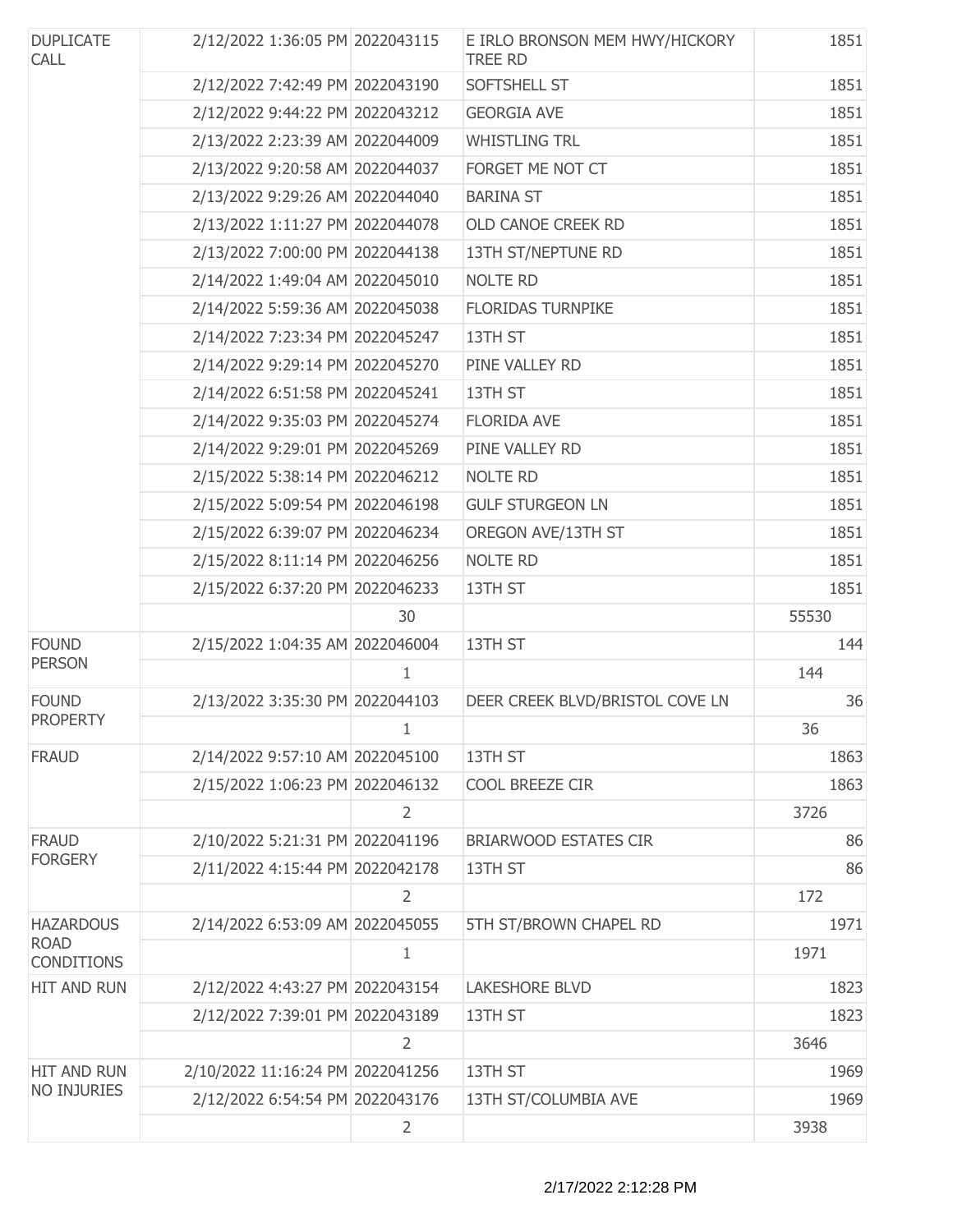| <b>INFORMATION</b>  | 2/10/2022 5:08:49 PM 2022041191  |   | <b>SILVER THISTLE LN</b>        | 1836 |
|---------------------|----------------------------------|---|---------------------------------|------|
|                     | 2/12/2022 7:54:17 AM 2022043052  |   | <b>BITTLE WAY</b>               | 1836 |
|                     | 2/12/2022 6:59:06 PM 2022043177  |   | NEPTUNE BAY CIR                 | 1836 |
|                     | 2/12/2022 7:25:57 PM 2022043184  |   | <b>LAKESHORE BLVD</b>           | 1836 |
|                     | 2/14/2022 8:45:26 AM 2022045087  |   | 13TH ST/NEW YORK AVE            | 1836 |
|                     |                                  | 5 |                                 | 9180 |
| INTELLIGENCE        | 2/10/2022 2:42:19 AM 2022041010  |   | NOLTE RD/SOUTHERN VISTA LOOP    | 1977 |
| <b>LED POLICING</b> | 2/10/2022 2:45:34 AM 2022041011  |   | PINE VALLEY RD                  | 1977 |
|                     | 2/10/2022 2:18:50 AM 2022041007  |   | SUMMER WINDS CIR                | 1977 |
|                     | 2/10/2022 2:50:41 AM 2022041012  |   | PEMBERLY PINES CIR              | 1977 |
|                     | 2/10/2022 2:58:47 AM 2022041014  |   | HICKORY GROVE RD/GUERNSEY BND   | 1977 |
|                     | 2/10/2022 3:25:52 AM 2022041023  |   |                                 | 1977 |
|                     | 2/10/2022 3:45:04 AM 2022041025  |   | NEPTUNE RD/TOHOQUA BLVD         | 1977 |
|                     | 2/10/2022 3:20:22 AM 2022041021  |   | MICHIGAN AVE                    | 1977 |
|                     | 2/10/2022 3:01:55 AM 2022041015  |   | OLD HICKORY TREE RD             | 1977 |
|                     | 2/10/2022 3:06:10 AM 2022041016  |   | HICKORY TREE RD/STARKE ST       | 1977 |
|                     | 2/10/2022 3:08:06 AM 2022041017  |   | ST CLOUD VILLAGE CT             | 1977 |
|                     | 2/10/2022 6:55:25 AM 2022041040  |   | <b>KANSAS AVE</b>               | 1977 |
|                     | 2/10/2022 7:28:17 AM 2022041042  |   | <b>LAKESHORE BLVD</b>           | 1977 |
|                     | 2/10/2022 7:55:20 AM 2022041050  |   | <b>3RD ST</b>                   | 1977 |
|                     | 2/10/2022 7:58:33 AM 2022041052  |   | 8TH ST                          | 1977 |
|                     | 2/10/2022 8:00:54 AM 2022041053  |   | E 5TH ST                        | 1977 |
|                     | 2/10/2022 6:01:53 AM 2022041034  |   | <b>SAND STONE CIR</b>           | 1977 |
|                     | 2/10/2022 7:42:05 AM 2022041048  |   | 13TH ST                         | 1977 |
|                     | 2/10/2022 7:30:56 AM 2022041043  |   | OLD CANOE CREEK RD              | 1977 |
|                     | 2/10/2022 7:36:26 AM 2022041046  |   | <b>CONTINENTAL ST</b>           | 1977 |
|                     | 2/10/2022 7:41:51 AM 2022041047  |   | <b>BARINA ST</b>                | 1977 |
|                     | 2/10/2022 8:01:49 AM 2022041054  |   | <b>GRAPE AVE</b>                | 1977 |
|                     | 2/10/2022 7:56:54 AM 2022041051  |   | 6TH ST                          | 1977 |
|                     | 2/10/2022 9:08:28 AM 2022041065  |   | OLD CANOE CREEK RD              | 1977 |
|                     | 2/10/2022 9:21:57 AM 2022041075  |   | <b>CONNECTICUT AVE</b>          | 1977 |
|                     | 2/10/2022 9:29:24 AM 2022041079  |   | <b>COMMERCE CENTER DR</b>       | 1977 |
|                     | 2/10/2022 11:10:13 AM 2022041102 |   | PENNSYLVANIA AVE                | 1977 |
|                     | 2/10/2022 11:49:47 AM 2022041114 |   | MICHIGAN AVE                    | 1977 |
|                     | 2/10/2022 11:59:48 AM 2022041116 |   | 12TH ST                         | 1977 |
|                     | 2/10/2022 12:24:13 PM 2022041120 |   | <b>MAXIMUS LN</b>               | 1977 |
|                     | 2/10/2022 1:18:40 PM 2022041137  |   | 13TH ST                         | 1977 |
|                     | 2/10/2022 1:16:18 PM 2022041135  |   | PINE LAKE DR/OLD CANOE CREEK RD | 1977 |
|                     | 2/10/2022 3:02:04 PM 2022041160  |   | E IRLO BRONSON MEM HWY          | 1977 |
|                     | 2/10/2022 3:02:28 PM 2022041161  |   | OLD HICKORY TREE RD             | 1977 |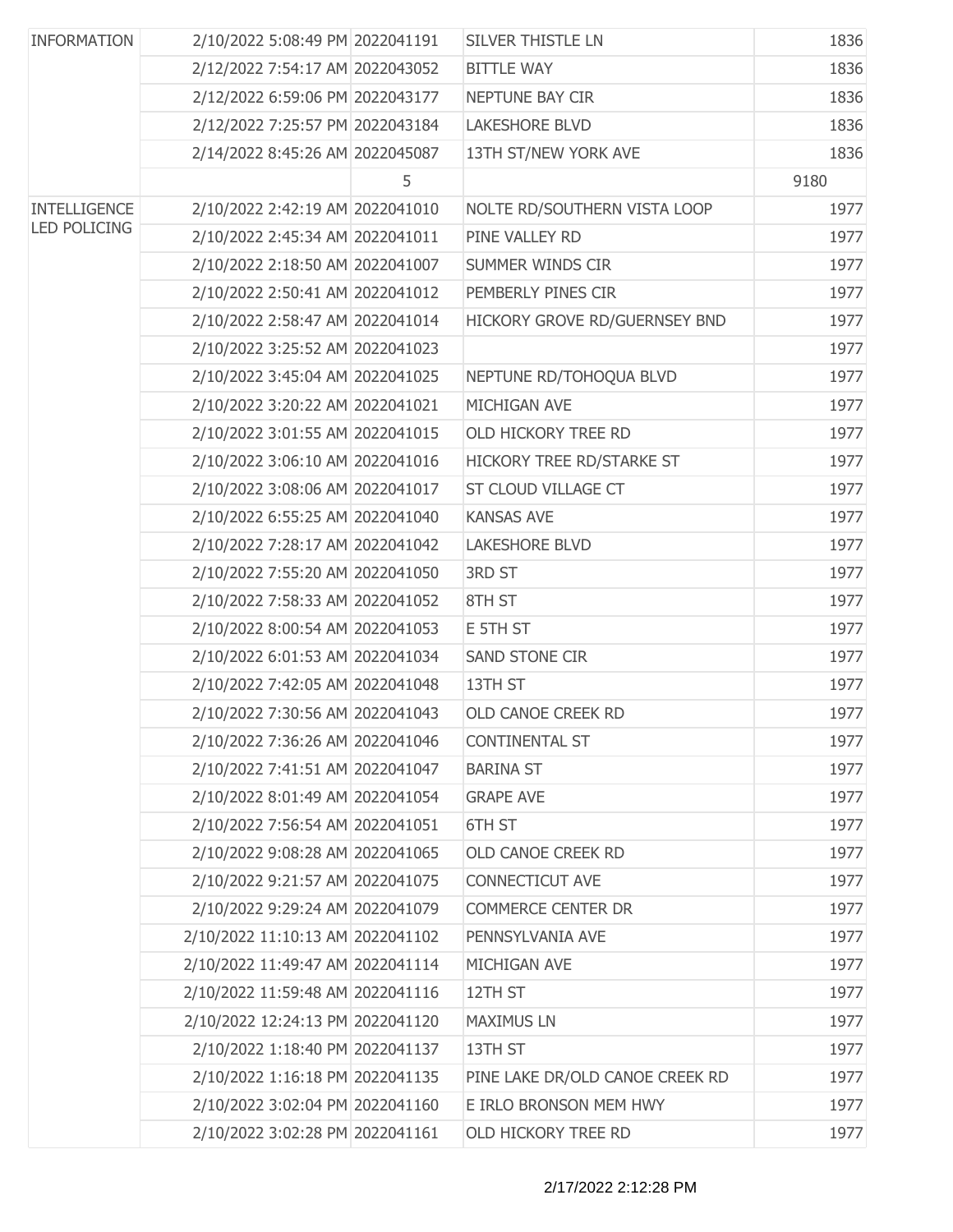| <b>INTELLIGENCE</b> | 2/10/2022 3:03:20 PM 2022041162  | <b>HAMLIN AVE</b>                              | 1977 |
|---------------------|----------------------------------|------------------------------------------------|------|
| <b>LED POLICING</b> | 2/10/2022 3:19:06 PM 2022041166  | 13TH ST                                        | 1977 |
|                     | 2/10/2022 3:28:02 PM 2022041170  | 13TH ST                                        | 1977 |
|                     | 2/10/2022 2:45:40 PM 2022041159  | 10TH ST                                        | 1977 |
|                     | 2/10/2022 4:30:46 PM 2022041183  | <b>JULIANNA CT</b>                             | 1977 |
|                     | 2/10/2022 1:55:19 PM 2022041146  | 10TH ST                                        | 1977 |
|                     | 2/10/2022 2:23:00 PM 2022041152  | <b>BUDINGER AVE</b>                            | 1977 |
|                     | 2/10/2022 10:30:09 PM 2022041247 | <b>OUOTATION CT/</b>                           | 1977 |
|                     | 2/10/2022 11:14:34 PM 2022041255 | HAMLIN AVE/JAFFA DR                            | 1977 |
|                     | 2/11/2022 12:27:31 AM 2022042005 | HICKORY GROVE RD/GUERNSEY BND                  | 1977 |
|                     | 2/11/2022 2:21:20 AM 2022042019  | MALLARD POND BLVD/OLD CANOE<br><b>CREEK RD</b> | 1977 |
|                     | 2/11/2022 3:05:59 AM 2022042022  | MICHIGAN AVE                                   | 1977 |
|                     | 2/11/2022 3:06:08 AM 2022042023  | NEPTUNE RD/TOHOQUA BLVD                        | 1977 |
|                     | 2/11/2022 6:34:28 AM 2022042037  | 13TH ST                                        | 1977 |
|                     | 2/11/2022 7:23:56 AM 2022042042  | NEPTUNE RD/TOHOQUA BLVD                        | 1977 |
|                     | 2/11/2022 8:25:19 AM 2022042059  | 9TH ST                                         | 1977 |
|                     | 2/11/2022 6:34:39 PM 2022042208  | ESPRIT LN/FRIARS COVE RD                       | 1977 |
|                     | 2/11/2022 7:41:20 PM 2022042221  | PINE VALLEY RD                                 | 1977 |
|                     | 2/11/2022 9:56:08 PM 2022042242  | <b>TOHOQUA BLVD</b>                            | 1977 |
|                     | 2/11/2022 7:00:29 PM 2022042214  | <b>TOHOQUA BLVD</b>                            | 1977 |
|                     | 2/11/2022 7:56:28 PM 2022042223  | LAKESHORE BLVD                                 | 1977 |
|                     | 2/11/2022 10:19:00 PM 2022042250 | <b>HANCOCK CIR</b>                             | 1977 |
|                     | 2/11/2022 10:43:57 PM 2022042274 | PINE TREE DR                                   | 1977 |
|                     | 2/11/2022 10:20:58 PM 2022042252 | SOUTHERN VISTA LOOP/NOLTE RD                   | 1977 |
|                     | 2/11/2022 10:40:06 PM 2022042269 | WHALEYS CREEK BLVD/CANOE CREEK<br><b>RD</b>    | 1977 |
|                     | 2/11/2022 11:12:34 PM 2022042300 | <b>DELAWARE AVE</b>                            | 1977 |
|                     | 2/11/2022 11:15:46 PM 2022042301 | PEGHORN WAY                                    | 1977 |
|                     | 2/11/2022 11:29:02 PM 2022042307 | <b>GEORGIA AVE</b>                             | 1977 |
|                     | 2/12/2022 1:38:31 AM 2022043012  | 13TH ST                                        | 1977 |
|                     | 2/12/2022 2:27:51 AM 2022043020  | <b>CHISHOLM PARK TRL</b>                       | 1977 |
|                     | 2/12/2022 5:34:15 AM 2022043036  | BLACKBERRY CIR/BROWN CHAPEL RD                 | 1977 |
|                     | 2/12/2022 3:27:40 AM 2022043027  | 13TH ST                                        | 1977 |
|                     | 2/12/2022 6:20:29 AM 2022043039  | OLD CANOE CREEK RD                             | 1977 |
|                     | 2/12/2022 6:40:22 AM 2022043041  | <b>MAXIMUS LN</b>                              | 1977 |
|                     | 2/12/2022 9:10:41 AM 2022043069  | SHELBY RUTH PL                                 | 1977 |
|                     | 2/12/2022 7:33:21 AM 2022043046  | S NARCOOSSEE RD                                | 1977 |
|                     | 2/12/2022 9:01:49 AM 2022043067  | <b>EASTERN AVE</b>                             | 1977 |
|                     | 2/12/2022 12:15:24 PM 2022043100 | <b>GENTLE BREEZE DR/BAY BREEZE DR</b>          | 1977 |
|                     | 2/12/2022 10:10:12 AM 2022043081 | NEPTUNE RD/TOHOQUA BLVD                        | 1977 |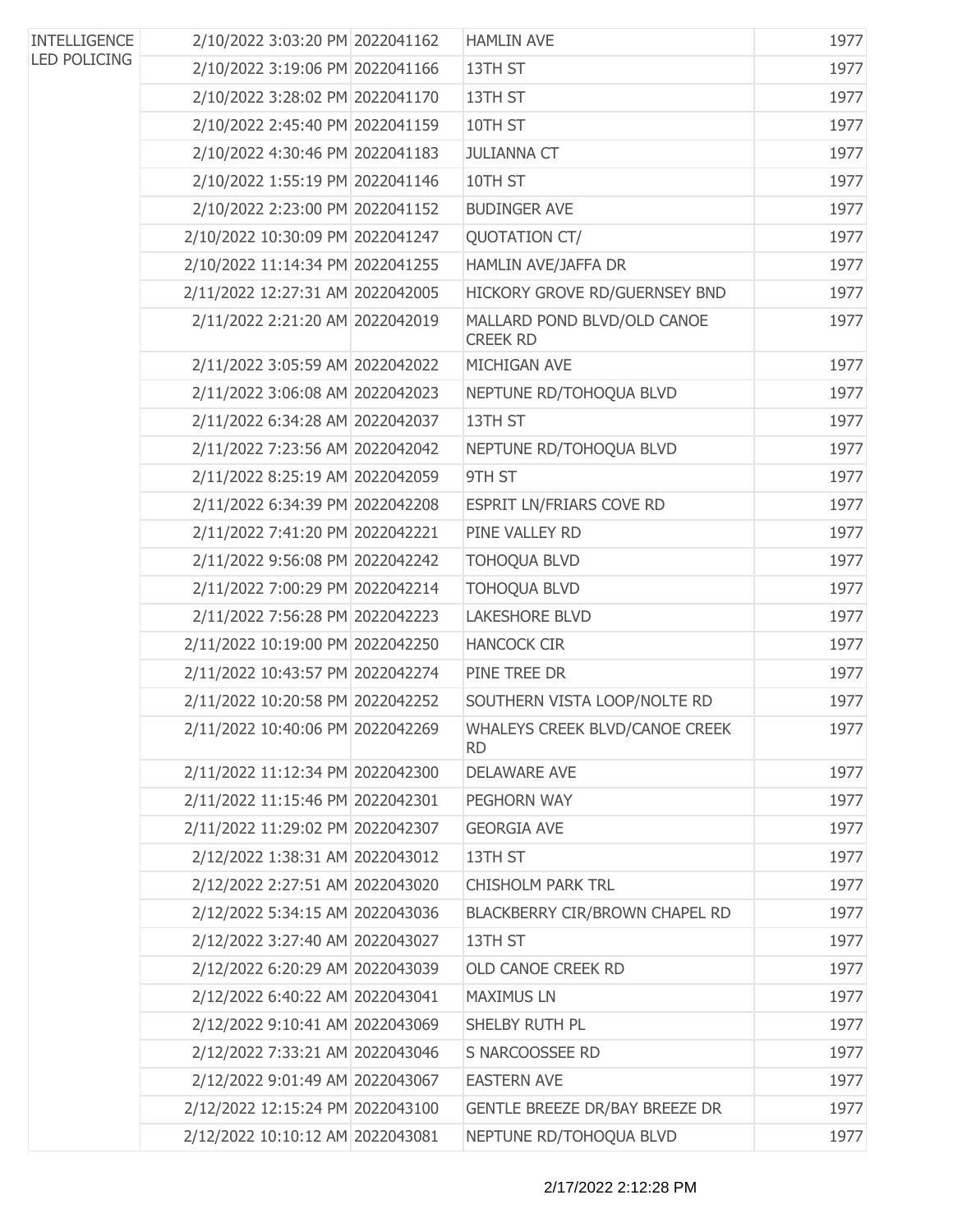| <b>INTELLIGENCE</b><br><b>LED POLICING</b> | 2/12/2022 2:32:04 PM 2022043126  | NESTING LOOP                    | 1977 |
|--------------------------------------------|----------------------------------|---------------------------------|------|
|                                            | 2/12/2022 2:47:39 PM 2022043129  | 9TH ST/NEW YORK AVE             | 1977 |
|                                            | 2/12/2022 3:37:51 PM 2022043141  |                                 | 1977 |
|                                            | 2/12/2022 6:03:55 PM 2022043165  | <b>LAKESHORE BLVD</b>           | 1977 |
|                                            | 2/12/2022 3:57:09 PM 2022043143  | 14TH ST                         | 1977 |
|                                            | 2/12/2022 8:32:14 PM 2022043199  | CHESTNUT OAK ST/SCARLET OAK DR  | 1977 |
|                                            | 2/12/2022 11:28:40 PM 2022043225 | <b>DELAWARE AVE</b>             | 1977 |
|                                            | 2/13/2022 1:50:19 AM 2022044005  | PINE VALLEY RD                  | 1977 |
|                                            | 2/13/2022 5:34:00 AM 2022044017  | <b>LAKESHORE BLVD</b>           | 1977 |
|                                            | 2/13/2022 6:06:35 AM 2022044020  | 13TH ST                         | 1977 |
|                                            | 2/13/2022 6:12:51 AM 2022044022  | 13TH ST                         | 1977 |
|                                            | 2/13/2022 7:21:01 AM 2022044027  | <b>BARTON TOWNE CIR</b>         | 1977 |
|                                            | 2/13/2022 9:09:27 AM 2022044034  | <b>LAKESHORE BLVD</b>           | 1977 |
|                                            | 2/13/2022 6:27:17 AM 2022044024  | 13TH ST                         | 1977 |
|                                            | 2/13/2022 6:29:31 AM 2022044025  | 13TH ST                         | 1977 |
|                                            | 2/13/2022 9:45:21 AM 2022044044  | PINE LAKE DR/OLD CANOE CREEK RD | 1977 |
|                                            | 2/13/2022 2:52:18 PM 2022044094  | 13TH ST                         | 1977 |
|                                            | 2/13/2022 4:35:09 PM 2022044113  | OLD CANOE CREEK RD              | 1977 |
|                                            | 2/13/2022 5:30:16 PM 2022044121  | NEPTUNE RD/TOHOQUA BLVD         | 1977 |
|                                            | 2/13/2022 6:02:31 PM 2022044126  | <b>SNAPPER ST</b>               | 1977 |
|                                            | 2/13/2022 6:25:48 PM 2022044132  | GENTLE BREEZE DR/BAY BREEZE DR  | 1977 |
|                                            | 2/13/2022 6:02:31 PM 2022044127  | <b>SNAPPER ST</b>               | 1977 |
|                                            | 2/13/2022 8:21:51 PM 2022044151  | PINE VALLEY RD                  | 1977 |
|                                            | 2/13/2022 8:02:50 PM 2022044149  | <b>CHISHOLM PARK TRL</b>        | 1977 |
|                                            | 2/13/2022 10:49:13 PM 2022044171 | <b>OLD CANOE CREEK RD</b>       | 1977 |
|                                            | 2/14/2022 1:53:56 AM 2022045011  | 13TH ST                         | 1977 |
|                                            | 2/14/2022 2:11:05 AM 2022045013  | 13TH ST                         | 1977 |
|                                            | 2/14/2022 5:16:02 AM 2022045032  | BLACKBERRY CIR/BROWN CHAPEL RD  | 1977 |
|                                            | 2/14/2022 6:09:37 AM 2022045041  | <b>KANSAS AVE</b>               | 1977 |
|                                            | 2/14/2022 6:09:02 AM 2022045040  | <b>ORANGE AVE</b>               | 1977 |
|                                            | 2/14/2022 6:17:42 AM 2022045045  | <b>ORANGE AVE</b>               | 1977 |
|                                            | 2/14/2022 6:26:01 AM 2022045046  | OLD HICKORY TREE RD             | 1977 |
|                                            | 2/14/2022 6:27:14 AM 2022045047  | <b>HAMLIN AVE</b>               | 1977 |
|                                            | 2/14/2022 6:28:03 AM 2022045048  | <b>MURCOTT DR</b>               | 1977 |
|                                            | 2/14/2022 6:33:30 AM 2022045051  | <b>ORANGE AVE</b>               | 1977 |
|                                            | 2/14/2022 6:51:55 AM 2022045053  | 10TH ST                         | 1977 |
|                                            | 2/14/2022 6:52:13 AM 2022045054  | E 17TH ST                       | 1977 |
|                                            | 2/14/2022 6:54:17 AM 2022045056  | <b>VIRGINIA AVE</b>             | 1977 |
|                                            | 2/14/2022 6:54:53 AM 2022045057  | 12TH ST                         | 1977 |
|                                            | 2/14/2022 7:24:51 AM 2022045061  | 13TH ST                         | 1977 |
|                                            |                                  |                                 |      |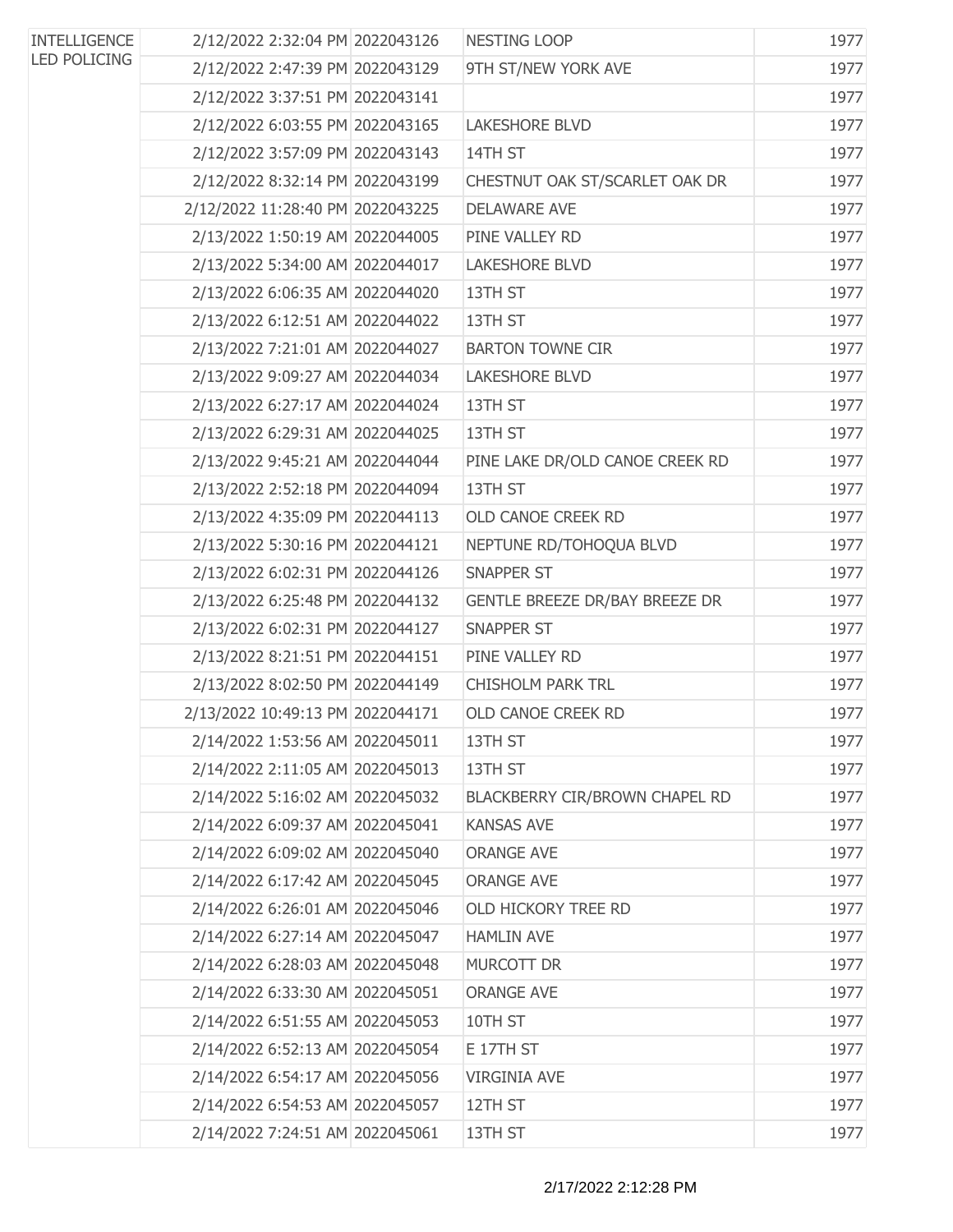| <b>INTELLIGENCE</b> | 2/14/2022 7:26:07 AM 2022045062  | E IRLO BRONSON MEM HWY                                  | 1977 |
|---------------------|----------------------------------|---------------------------------------------------------|------|
| <b>LED POLICING</b> | 2/14/2022 7:44:00 AM 2022045064  | PENNSYLVANIA AVE                                        | 1977 |
|                     | 2/14/2022 7:52:32 AM 2022045069  | E 10TH ST                                               | 1977 |
|                     | 2/14/2022 7:44:42 AM 2022045066  | <b>FLORIDA AVE</b>                                      | 1977 |
|                     | 2/14/2022 9:23:35 AM 2022045094  | PINE LAKE DR/OLD CANOE CREEK RD                         | 1977 |
|                     | 2/14/2022 9:26:08 AM 2022045095  | 13TH ST                                                 | 1977 |
|                     | 2/14/2022 8:29:35 AM 2022045080  | 17TH ST                                                 | 1977 |
|                     | 2/14/2022 8:07:09 AM 2022045072  | <b>CIRCLE Y DR</b>                                      | 1977 |
|                     | 2/14/2022 7:46:07 AM 2022045067  | <b>VIRGINIA AVE</b>                                     | 1977 |
|                     | 2/14/2022 8:08:47 AM 2022045073  | 13TH ST                                                 | 1977 |
|                     | 2/14/2022 8:24:20 AM 2022045078  | <b>BARTON TOWNE CIR</b>                                 | 1977 |
|                     | 2/14/2022 8:29:14 AM 2022045079  | 17TH ST                                                 | 1977 |
|                     | 2/14/2022 9:11:22 AM 2022045093  | <b>ORANGE AVE</b>                                       | 1977 |
|                     | 2/14/2022 10:35:28 AM 2022045107 | 10TH ST                                                 | 1977 |
|                     | 2/14/2022 10:33:21 AM 2022045106 | <b>LAKESHORE BLVD</b>                                   | 1977 |
|                     | 2/14/2022 10:56:01 AM 2022045117 | <b>LAKESHORE BLVD</b>                                   | 1977 |
|                     | 2/14/2022 10:36:03 AM 2022045108 | PENNSYLVANIA AVE                                        | 1977 |
|                     | 2/14/2022 12:11:24 PM 2022045138 | <b>MAXIMUS LN</b>                                       | 1977 |
|                     | 2/14/2022 1:08:46 PM 2022045147  | <b>MESA VERDE DR</b>                                    | 1977 |
|                     | 2/14/2022 1:09:31 PM 2022045149  | PINE LAKE DR                                            | 1977 |
|                     | 2/14/2022 11:09:43 AM 2022045123 | <b>BLACKBERRY CREEK DR/COMMERCE</b><br><b>CENTER DR</b> | 1977 |
|                     | 2/14/2022 1:16:07 PM 2022045152  | 13TH ST                                                 | 1977 |
|                     | 2/14/2022 2:37:51 PM 2022045174  | POOLSIDE DR                                             | 1977 |
|                     | 2/14/2022 1:36:01 PM 2022045157  | 10TH ST                                                 | 1977 |
|                     | 2/14/2022 2:42:29 PM 2022045176  | NEPTUNE BAY CIR                                         | 1977 |
|                     | 2/14/2022 2:58:59 PM 2022045185  | 13TH ST                                                 | 1977 |
|                     | 2/14/2022 1:50:24 PM 2022045160  | <b>GRAPE AVE</b>                                        | 1977 |
|                     | 2/14/2022 5:02:22 PM 2022045219  | 17TH ST                                                 | 1977 |
|                     | 2/14/2022 3:08:56 PM 2022045186  | <b>CRAWFORD AVE</b>                                     | 1977 |
|                     | 2/14/2022 2:57:15 PM 2022045183  | 13TH ST                                                 | 1977 |
|                     | 2/14/2022 4:34:34 PM 2022045209  | PINE LAKE DR/OLD CANOE CREEK RD                         | 1977 |
|                     | 2/14/2022 5:00:09 PM 2022045216  | 17TH ST                                                 | 1977 |
|                     | 2/14/2022 5:00:37 PM 2022045217  | 17TH ST                                                 | 1977 |
|                     | 2/14/2022 3:26:50 PM 2022045190  | <b>ORANGE AVE</b>                                       | 1977 |
|                     | 2/14/2022 3:30:09 PM 2022045191  | <b>CONTINENTAL ST</b>                                   | 1977 |
|                     | 2/14/2022 5:01:21 PM 2022045218  | 17TH ST                                                 | 1977 |
|                     | 2/14/2022 5:53:31 PM 2022045232  | <b>WESTERHAM AVE</b>                                    | 1977 |
|                     | 2/14/2022 5:57:48 PM 2022045233  | <b>KEYSTONE POINTE DR</b>                               | 1977 |
|                     | 2/14/2022 5:59:34 PM 2022045234  | <b>SAND STONE CIR</b>                                   | 1977 |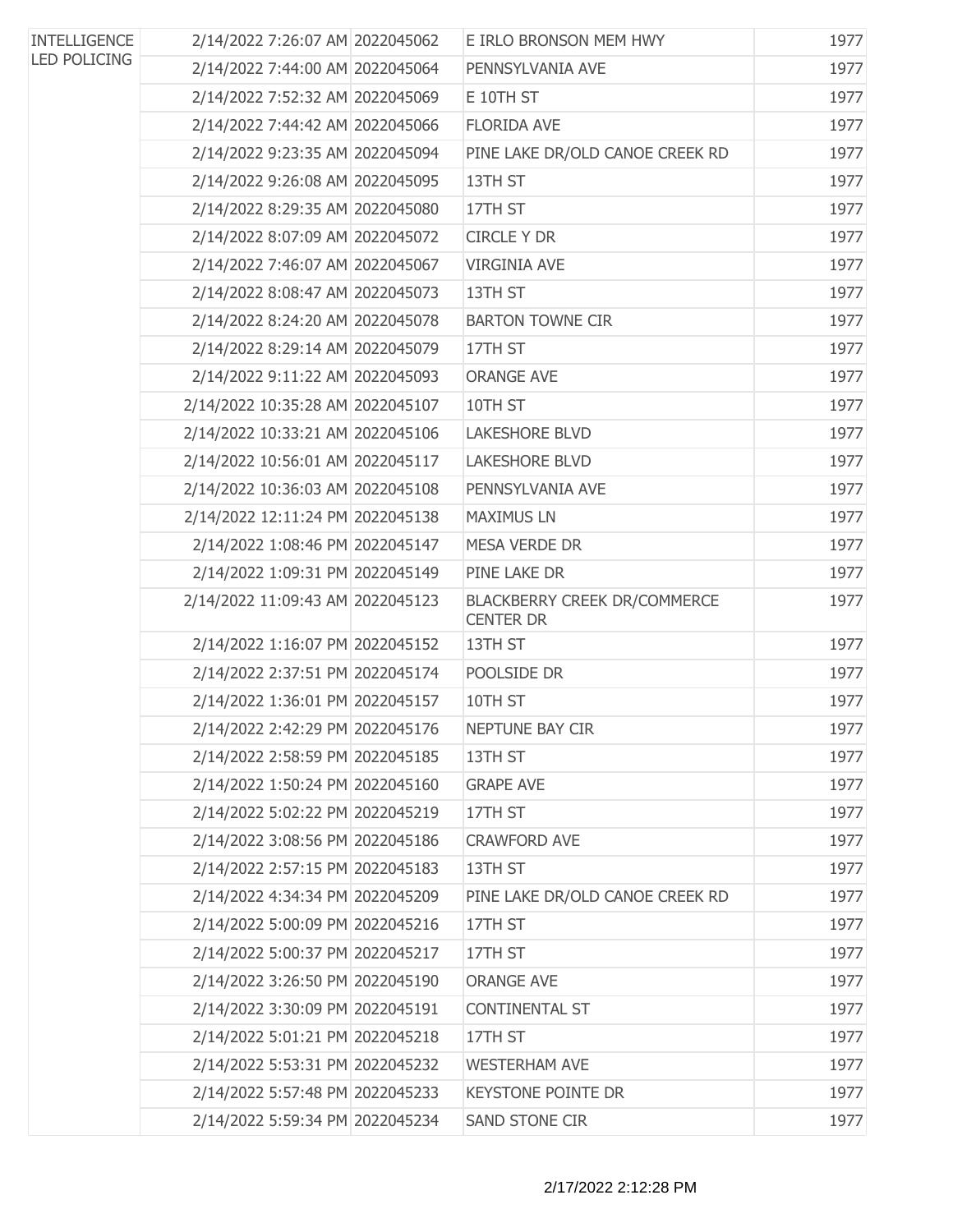| <b>INTELLIGENCE</b><br><b>LED POLICING</b> | 2/14/2022 5:21:03 PM 2022045223  | 13TH ST                                          | 1977 |
|--------------------------------------------|----------------------------------|--------------------------------------------------|------|
|                                            | 2/14/2022 10:41:12 PM 2022045282 | OLD HICKORY TREE RD/HAMLIN AVE                   | 1977 |
|                                            | 2/15/2022 6:37:45 AM 2022046043  | <b>PALM AVE</b>                                  | 1977 |
|                                            | 2/15/2022 1:39:53 AM 2022046010  | ORANGE AVE/CAMEO CT                              | 1977 |
|                                            | 2/15/2022 3:46:19 AM 2022046020  | HICKORY GROVE RD/GUERNSEY BND                    | 1977 |
|                                            | 2/15/2022 2:48:58 AM 2022046016  | SOUTHERN VISTA LOOP                              | 1977 |
|                                            | 2/15/2022 4:20:40 AM 2022046022  | BLACKBERRY CREEK DR/COMMERCE<br><b>CENTER DR</b> | 1977 |
|                                            | 2/15/2022 6:04:14 AM 2022046031  | <b>DELAWARE AVE</b>                              | 1977 |
|                                            | 2/15/2022 5:49:17 AM 2022046027  | <b>JEFFERSON DR</b>                              | 1977 |
|                                            | 2/15/2022 3:31:27 AM 2022046018  | S NARCOOSSEE RD                                  | 1977 |
|                                            | 2/15/2022 8:16:51 AM 2022046064  | 10TH ST                                          | 1977 |
|                                            | 2/15/2022 8:17:18 AM 2022046065  | 10TH ST                                          | 1977 |
|                                            | 2/15/2022 8:18:18 AM 2022046066  | 10TH ST                                          | 1977 |
|                                            | 2/15/2022 5:41:25 AM 2022046026  | <b>SAND STONE CIR</b>                            | 1977 |
|                                            | 2/15/2022 6:08:05 AM 2022046033  | <b>BARTON TOWNE CIR</b>                          | 1977 |
|                                            | 2/15/2022 7:08:55 AM 2022046049  | 13TH ST                                          | 1977 |
|                                            | 2/15/2022 8:19:03 AM 2022046067  | <b>NEW YORK AVE</b>                              | 1977 |
|                                            | 2/15/2022 8:55:36 AM 2022046072  | 13TH ST                                          | 1977 |
|                                            | 2/15/2022 9:08:58 AM 2022046076  | NEPTUNE RD/TOHOQUA BLVD                          | 1977 |
|                                            | 2/15/2022 7:21:54 AM 2022046053  | <b>NEPTUNE RD</b>                                | 1977 |
|                                            | 2/15/2022 7:16:49 AM 2022046050  | 10TH ST                                          | 1977 |
|                                            | 2/15/2022 8:07:40 AM 2022046062  | PINE VALLEY RD                                   | 1977 |
|                                            | 2/15/2022 9:57:20 AM 2022046088  | JEFFERSON DR                                     | 1977 |
|                                            | 2/15/2022 9:56:57 AM 2022046087  | <b>NEPTUNE RD</b>                                | 1977 |
|                                            | 2/15/2022 10:37:59 AM 2022046098 | 13TH ST                                          | 1977 |
|                                            | 2/15/2022 12:47:36 PM 2022046126 | JEFFERSON DR                                     | 1977 |
|                                            | 2/15/2022 12:32:03 PM 2022046121 | <b>ORANGE AVE</b>                                | 1977 |
|                                            | 2/15/2022 1:57:58 PM 2022046146  | 13TH ST                                          | 1977 |
|                                            | 2/15/2022 2:24:43 PM 2022046153  | <b>JERSEY AVE</b>                                | 1977 |
|                                            | 2/15/2022 3:01:35 PM 2022046169  | OLD CANOE CREEK RD                               | 1977 |
|                                            | 2/15/2022 3:53:17 PM 2022046180  | <b>NOLTE RD</b>                                  | 1977 |
|                                            | 2/15/2022 2:27:25 PM 2022046154  | <b>NEW YORK AVE</b>                              | 1977 |
|                                            | 2/15/2022 3:59:59 PM 2022046183  | <b>KEYSTONE POINTE DR</b>                        | 1977 |
|                                            | 2/15/2022 5:16:44 PM 2022046203  | MARYLAND AVE                                     | 1977 |
|                                            | 2/15/2022 3:15:08 PM 2022046171  | 13TH ST                                          | 1977 |
|                                            | 2/15/2022 2:59:59 PM 2022046167  | ST CLOUD VILLAGE CT                              | 1977 |
|                                            | 2/15/2022 3:43:21 PM 2022046177  | 9TH ST                                           | 1977 |
|                                            | 2/15/2022 4:01:52 PM 2022046184  | <b>SAND STONE CIR</b>                            | 1977 |
|                                            | 2/15/2022 6:04:00 PM 2022046223  | <b>BEEHIVE CIR</b>                               | 1977 |
|                                            |                                  |                                                  |      |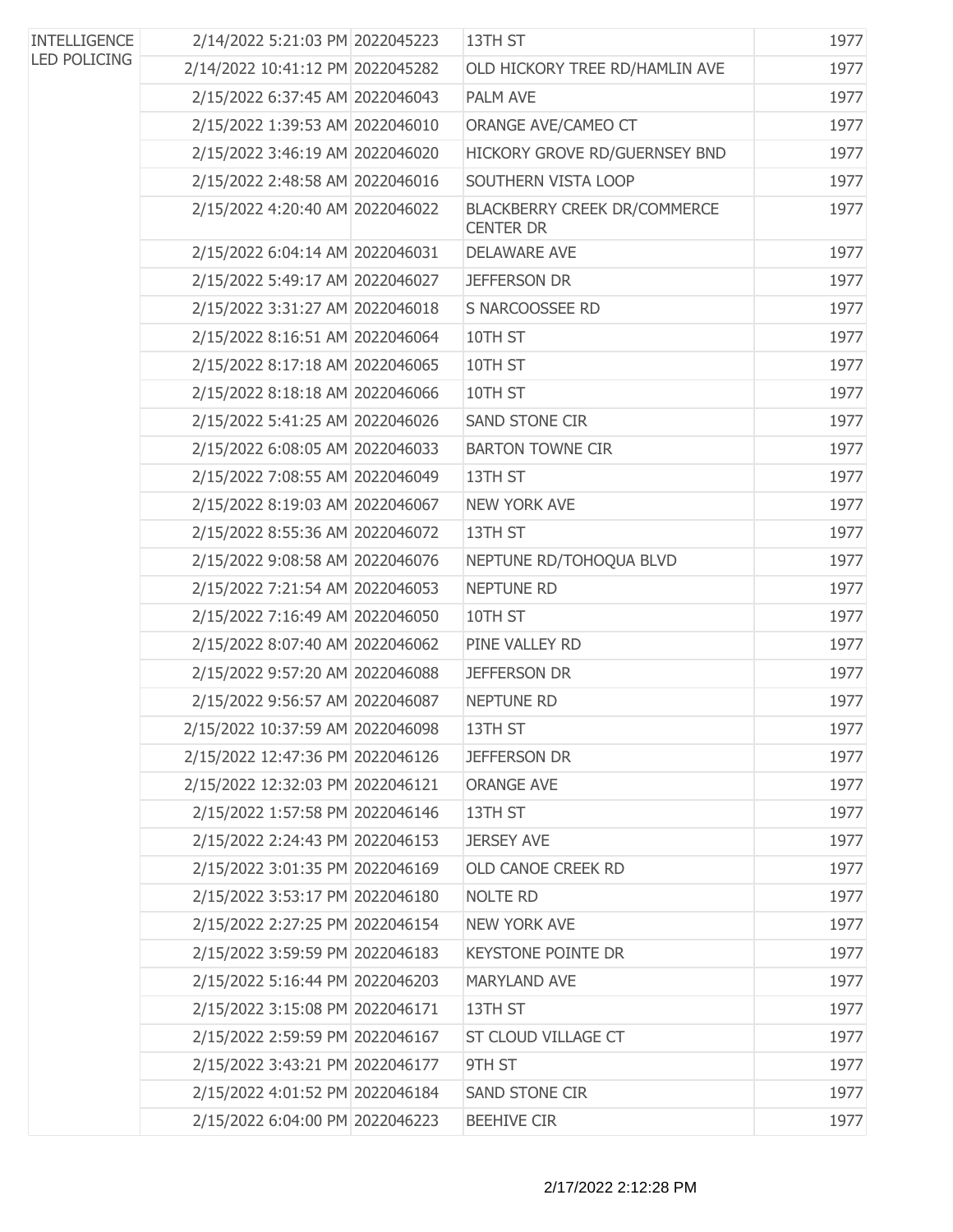| <b>INTELLIGENCE</b>     | 2/15/2022 11:52:36 PM 2022046279 |     | PINE TREE DR                                   | 1977   |
|-------------------------|----------------------------------|-----|------------------------------------------------|--------|
| <b>LED POLICING</b>     |                                  | 192 |                                                | 379584 |
| <b>INTOXICATED</b>      | 2/14/2022 4:35:19 PM 2022045210  |     | <b>EASTERN AVE</b>                             | 1822   |
| <b>PERSON</b>           |                                  | 1   |                                                | 1822   |
| INVESTIGATIO            | 2/10/2022 2:07:13 AM 2022041003  |     | <b>SILVER THISTLE LN</b>                       | 1845   |
| N<br><b>SUPPLEMENTA</b> | 2/10/2022 8:27:46 AM 2022041059  |     | <b>BROWN BEAR WAY</b>                          | 1845   |
|                         | 2/10/2022 9:09:10 AM 2022041066  |     | 13TH ST                                        | 1845   |
|                         | 2/10/2022 10:08:07 AM 2022041088 |     | 13TH ST                                        | 1845   |
|                         | 2/10/2022 1:06:21 PM 2022041130  |     | NOLTE RD/CANOE CREEK RD                        | 1845   |
|                         | 2/10/2022 3:37:38 PM 2022041172  |     | E IRLO BRONSON MEM HWY                         | 1845   |
|                         | 2/10/2022 8:48:56 PM 2022041227  |     | 13TH ST                                        | 1845   |
|                         | 2/10/2022 9:04:37 PM 2022041230  |     | <b>ENCHANTMENT LN</b>                          | 1845   |
|                         | 2/10/2022 9:11:22 PM 2022041232  |     | PEGHORN WAY                                    | 1845   |
|                         | 2/11/2022 7:29:41 AM 2022042045  |     | TOHOQUA BLVD/PLAY HARD ALY                     | 1845   |
|                         | 2/11/2022 8:03:37 AM 2022042053  |     | 13TH ST                                        | 1845   |
|                         | 2/11/2022 11:51:21 AM 2022042106 |     | CANOE CREEK RD/NOLTE RD                        | 1845   |
|                         | 2/11/2022 5:00:49 PM 2022042189  |     | MASSACHUSETTS AVE                              | 1845   |
|                         | 2/12/2022 8:20:16 AM 2022043058  |     | MASSACHUSETTS AVE                              | 1845   |
|                         | 2/12/2022 2:14:52 PM 2022043123  |     | NEPTUNE RD                                     | 1845   |
|                         | 2/12/2022 4:57:52 PM 2022043155  |     | <b>CRAWFORD AVE</b>                            | 1845   |
|                         | 2/12/2022 5:53:42 PM 2022043164  |     | <b>CANOE CREEK RD</b>                          | 1845   |
|                         | 2/12/2022 8:00:15 PM 2022043194  |     | <b>TENNESSEE AVE</b>                           | 1845   |
|                         | 2/12/2022 6:24:52 PM 2022043171  |     | <b>DELAWARE AVE</b>                            | 1845   |
|                         | 2/12/2022 7:30:34 PM 2022043185  |     | <b>DELAWARE AVE</b>                            | 1845   |
|                         | 2/12/2022 9:42:53 PM 2022043211  |     | <b>DELAWARE AVE</b>                            | 1845   |
|                         | 2/12/2022 9:09:26 PM 2022043204  |     | <b>LAKESHORE BLVD</b>                          | 1845   |
|                         | 2/12/2022 10:45:10 PM 2022043218 |     | DEER RUN RD/FRIARS COVE RD                     | 1845   |
|                         | 2/13/2022 10:58:39 AM 2022044052 |     | MASSACHUSETTS AVE                              | 1845   |
|                         | 2/13/2022 10:53:49 AM 2022044050 |     | <b>NEPTUNE RD</b>                              | 1845   |
|                         | 2/13/2022 11:47:48 PM 2022044178 |     | 11TH ST                                        | 1845   |
|                         | 2/14/2022 11:05:31 AM 2022045121 |     | <b>BULLDOG LN</b>                              | 1845   |
|                         | 2/14/2022 2:50:35 PM 2022045180  |     | <b>ILLINOIS AVE</b>                            | 1845   |
|                         | 2/14/2022 5:59:45 PM 2022045235  |     | <b>NEPTUNE RD</b>                              | 1845   |
|                         | 2/14/2022 7:18:45 PM 2022045244  |     | NEPTUNE RD                                     | 1845   |
|                         | 2/15/2022 7:52:22 AM 2022046060  |     | MALLARD POND BLVD/OLD CANOE<br><b>CREEK RD</b> | 1845   |
|                         | 2/15/2022 9:22:23 AM 2022046079  |     | E 10TH ST/S NARCOOSSEE RD                      | 1845   |
|                         | 2/15/2022 10:38:53 PM 2022046271 |     | FIDDLEWOOD WAY                                 | 1845   |
|                         |                                  | 33  |                                                | 60885  |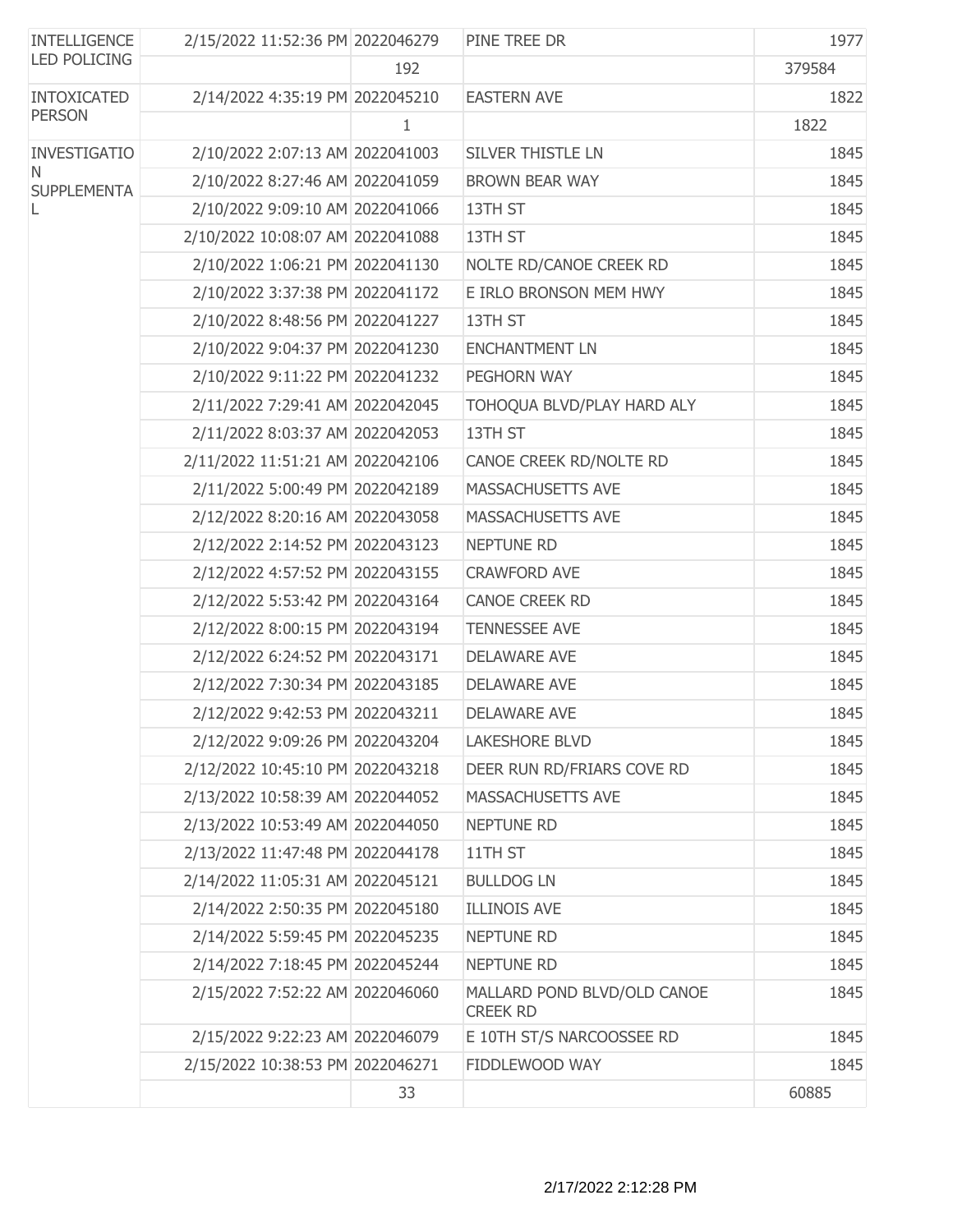| <b>JUVENILE</b><br><b>PROBLEM</b>   | 2/10/2022 2:31:01 PM 2022041156  |    | MICHIGAN AVE                                   | 1911  |
|-------------------------------------|----------------------------------|----|------------------------------------------------|-------|
|                                     | 2/10/2022 2:35:54 PM 2022041157  |    | 13TH ST                                        | 1911  |
|                                     | 2/11/2022 7:24:13 AM 2022042043  |    | <b>TENNESSEE AVE</b>                           | 1911  |
|                                     | 2/11/2022 9:06:34 AM 2022042076  |    | <b>BULLDOG LN</b>                              | 1911  |
|                                     | 2/11/2022 9:04:28 AM 2022042074  |    | <b>BULLDOG LN</b>                              | 1911  |
|                                     | 2/11/2022 2:42:48 PM 2022042150  |    | 13TH ST                                        | 1911  |
|                                     | 2/11/2022 8:52:09 PM 2022042232  |    | <b>HENLEY ST</b>                               | 1911  |
|                                     | 2/12/2022 4:35:54 PM 2022043150  |    | <b>LAKESHORE BLVD</b>                          | 1911  |
|                                     | 2/14/2022 2:35:26 PM 2022045172  |    | 13TH ST                                        | 1911  |
|                                     | 2/14/2022 5:45:14 PM 2022045229  |    | <b>OAK CT</b>                                  | 1911  |
|                                     | 2/15/2022 2:39:09 PM 2022046157  |    | 13TH ST                                        | 1911  |
|                                     |                                  | 11 |                                                | 21021 |
| <b>KEEP THE</b>                     | 2/13/2022 6:03:35 PM 2022044129  |    | <b>HOOK BILL DR</b>                            | 158   |
| <b>PEACE</b>                        | 2/14/2022 9:08:42 PM 2022045266  |    | <b>LAKE TRUDY DR</b>                           | 158   |
|                                     |                                  | 2  |                                                | 316   |
| <b>KEEP THE</b>                     | 2/10/2022 5:59:13 PM 2022041202  |    | <b>SILVER THISTLE LN</b>                       | 164   |
| <b>PEACE PRE</b><br><b>ARRANGED</b> | 2/12/2022 11:37:26 AM 2022043094 |    | <b>WESTERN SUN DR</b>                          | 164   |
|                                     |                                  | 2  |                                                | 328   |
| <b>LOCKED OUT</b>                   | 2/11/2022 12:35:20 PM 2022042122 |    | 13TH ST                                        | 1882  |
| OF VEHICLE                          |                                  | 1  |                                                | 1882  |
| <b>LOST</b>                         | 2/13/2022 2:31:56 PM 2022044088  |    | 13TH ST                                        | 38    |
| <b>PROPERTY</b>                     | 2/15/2022 2:10:42 PM 2022046150  |    | <b>CEDAR AVE</b>                               | 38    |
|                                     | 2/15/2022 2:55:05 PM 2022046165  |    | E IRLO BRONSON MEM HWY                         | 38    |
|                                     |                                  | 3  |                                                | 114   |
| <b>LOST STRAY</b>                   | 2/10/2022 6:49:18 PM 2022041210  |    | PENNSYLVANIA AVE                               | 69    |
| <b>UNWANTED</b><br>ANIMAL           | 2/13/2022 10:58:13 AM 2022044051 |    | SOARING DR                                     | 69    |
|                                     | 2/13/2022 1:36:44 PM 2022044082  |    | OLD CANOE CREEK RD/KISSIMMEE<br><b>PARK RD</b> | 69    |
|                                     | 2/13/2022 1:37:06 PM 2022044083  |    | RUMMELL RD/S NARCOOSSEE RD                     | 69    |
|                                     | 2/15/2022 6:18:26 PM 2022046228  |    | CANOE CREEK RD/CRYSTAL LN                      | 69    |
|                                     |                                  | 5  |                                                | 345   |
| LOST/FOUND                          | 2/10/2022 1:49:09 PM 2022041144  |    | RUMMELL RD/ORANGE AVE                          | 1881  |
| <b>PROPERTY</b>                     | 2/10/2022 6:35:05 PM 2022041208  |    | <b>SILVER THISTLE LN</b>                       | 1881  |
|                                     | 2/10/2022 5:59:31 PM 2022041203  |    | <b>NEPTUNE RD</b>                              | 1881  |
|                                     | 2/10/2022 9:53:40 PM 2022041240  |    | PEGHORN WAY                                    | 1881  |
|                                     | 2/10/2022 10:26:49 PM 2022041246 |    | 13TH ST/PENNSYLVANIA AVE                       | 1881  |
|                                     | 2/11/2022 1:06:28 PM 2022042130  |    | <b>NEW YORK AVE</b>                            | 1881  |
|                                     | 2/12/2022 2:02:50 AM 2022043015  |    | 13TH ST                                        | 1881  |
|                                     | 2/12/2022 5:13:50 PM 2022043158  |    | <b>JERSEY AVE</b>                              | 1881  |
|                                     | 2/14/2022 12:27:19 PM 2022045143 |    | ORANGE TREE CT                                 | 1881  |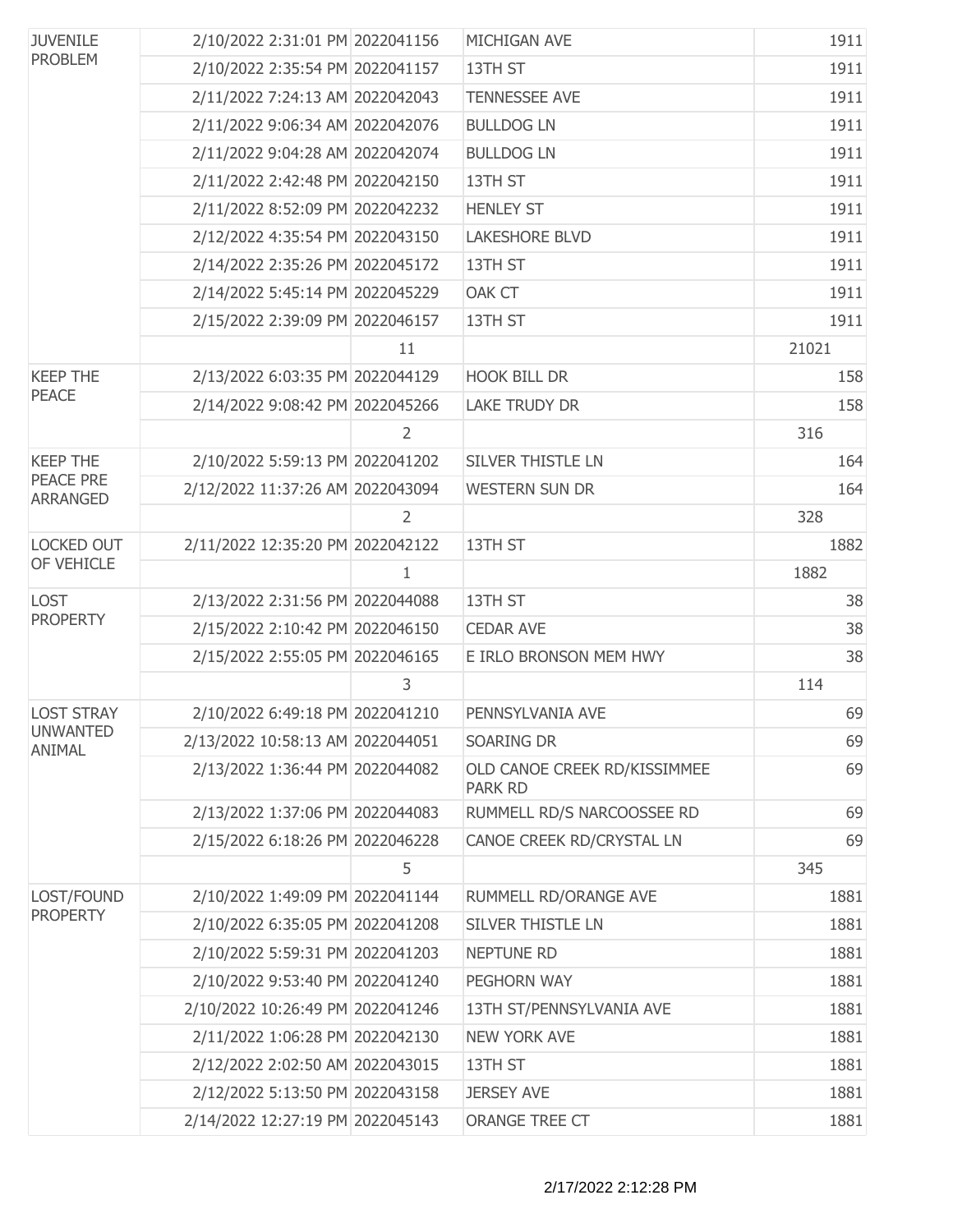| LOST/FOUND<br><b>PROPERTY</b>                      | 2/15/2022 1:03:51 PM 2022046131  |                | <b>CANOE CREEK RD</b>      | 1881  |
|----------------------------------------------------|----------------------------------|----------------|----------------------------|-------|
|                                                    | 2/15/2022 4:43:18 PM 2022046191  |                | 13TH ST                    | 1881  |
|                                                    |                                  | 11             |                            | 20691 |
| <b>LOUD PARTY</b>                                  | 2/12/2022 11:27:40 PM 2022043224 |                | <b>HOOK BILL DR</b>        | 10    |
|                                                    | 2/12/2022 11:01:07 PM 2022043220 |                | <b>DELAWARE AVE</b>        | 10    |
|                                                    | 2/13/2022 12:35:10 AM 2022044002 |                | PLAY HARD ALY/FLOURISH AVE | 10    |
|                                                    | 2/12/2022 10:24:17 PM 2022043216 |                | <b>ETERNITY CIR</b>        | 10    |
|                                                    | 2/13/2022 4:31:51 AM 2022044015  |                | PLAY HARD ALY              | 10    |
|                                                    |                                  | 5              |                            | 50    |
| <b>MAN DOWN</b>                                    | 2/10/2022 12:40:14 PM 2022041124 |                | ORANGE AVE/RUMMELL RD      | 200   |
|                                                    | 2/14/2022 3:02:24 AM 2022045022  |                | 13TH ST                    | 200   |
|                                                    | 2/15/2022 12:36:21 AM 2022046002 |                | OLD CANOE CREEK RD         | 200   |
|                                                    | 2/15/2022 7:30:58 AM 2022046055  |                | 5TH ST/GARDEN CT           | 200   |
|                                                    |                                  | $\overline{4}$ |                            | 800   |
| <b>MENTAL</b>                                      | 2/15/2022 5:10:11 PM 2022046199  |                | <b>GULF STURGEON LN</b>    | 2148  |
| <b>DISORDER</b><br>NOT VIOLENT                     |                                  | 1              |                            | 2148  |
| <b>MENTALLY ILL</b>                                | 2/10/2022 10:55:24 AM 2022041099 |                | <b>OLDE KINGS CT</b>       | 1840  |
| <b>PERSON</b>                                      | 2/10/2022 4:36:39 PM 2022041185  |                | MICHIGAN AVE               | 1840  |
|                                                    | 2/10/2022 3:54:46 PM 2022041178  |                | <b>ETERNITY CIR</b>        | 1840  |
|                                                    | 2/11/2022 11:11:31 AM 2022042097 |                | <b>WAUSEON DR</b>          | 1840  |
|                                                    | 2/11/2022 4:38:43 PM 2022042181  |                | 13TH ST                    | 1840  |
|                                                    | 2/12/2022 10:41:28 AM 2022043087 |                | E IRLO BRONSON MEM HWY     | 1840  |
|                                                    | 2/13/2022 1:23:07 PM 2022044080  |                | <b>WESTERN SUN DR</b>      | 1840  |
|                                                    | 2/13/2022 9:59:03 PM 2022044163  |                | 11TH ST                    | 1840  |
|                                                    | 2/14/2022 2:37:25 PM 2022045173  |                | NORA TYSON RD              | 1840  |
|                                                    | 2/14/2022 4:40:01 PM 2022045212  |                | <b>OAK ST</b>              | 1840  |
|                                                    |                                  | 10             |                            | 18400 |
| <b>MINOR</b>                                       | 2/11/2022 8:03:21 AM 2022042052  |                | <b>KNOLL LN</b>            | 190   |
| <b>TRAFFIC</b><br><b>VIOLATION</b><br><b>COMPL</b> |                                  | 1              |                            | 190   |
| <b>MISCELLANEO</b>                                 | 2/12/2022 11:59:04 AM 2022043098 |                | <b>CANOE CREEK RD</b>      | 137   |
| <b>US NON</b><br><b>URGENT MSG</b>                 | 2/14/2022 4:53:22 PM 2022045215  |                | <b>RICKY LN</b>            | 137   |
|                                                    |                                  | $\overline{2}$ |                            | 274   |
| <b>MISSING JUV</b>                                 | 2/15/2022 7:21:43 AM 2022046052  |                | <b>CATERPILLAR ST</b>      | 1829  |
| OR RUNAWAY                                         |                                  | 1              |                            | 1829  |
| <b>MISSING</b>                                     | 2/10/2022 9:11:23 PM 2022041233  |                | 7TH ST                     | 141   |
| <b>PERSON</b>                                      |                                  | $\mathbf{1}$   |                            | 141   |
| <b>NON URGENT</b>                                  | 2/10/2022 7:34:32 PM 2022041218  |                | MICHIGAN AVE               | 160   |
| <b>CHECK WELL</b><br><b>BEING</b>                  | 2/12/2022 10:03:44 AM 2022043079 |                | PINELAND CT                | 160   |
|                                                    | 2/13/2022 9:26:09 AM 2022044038  |                | NEPTUNE RD                 | 160   |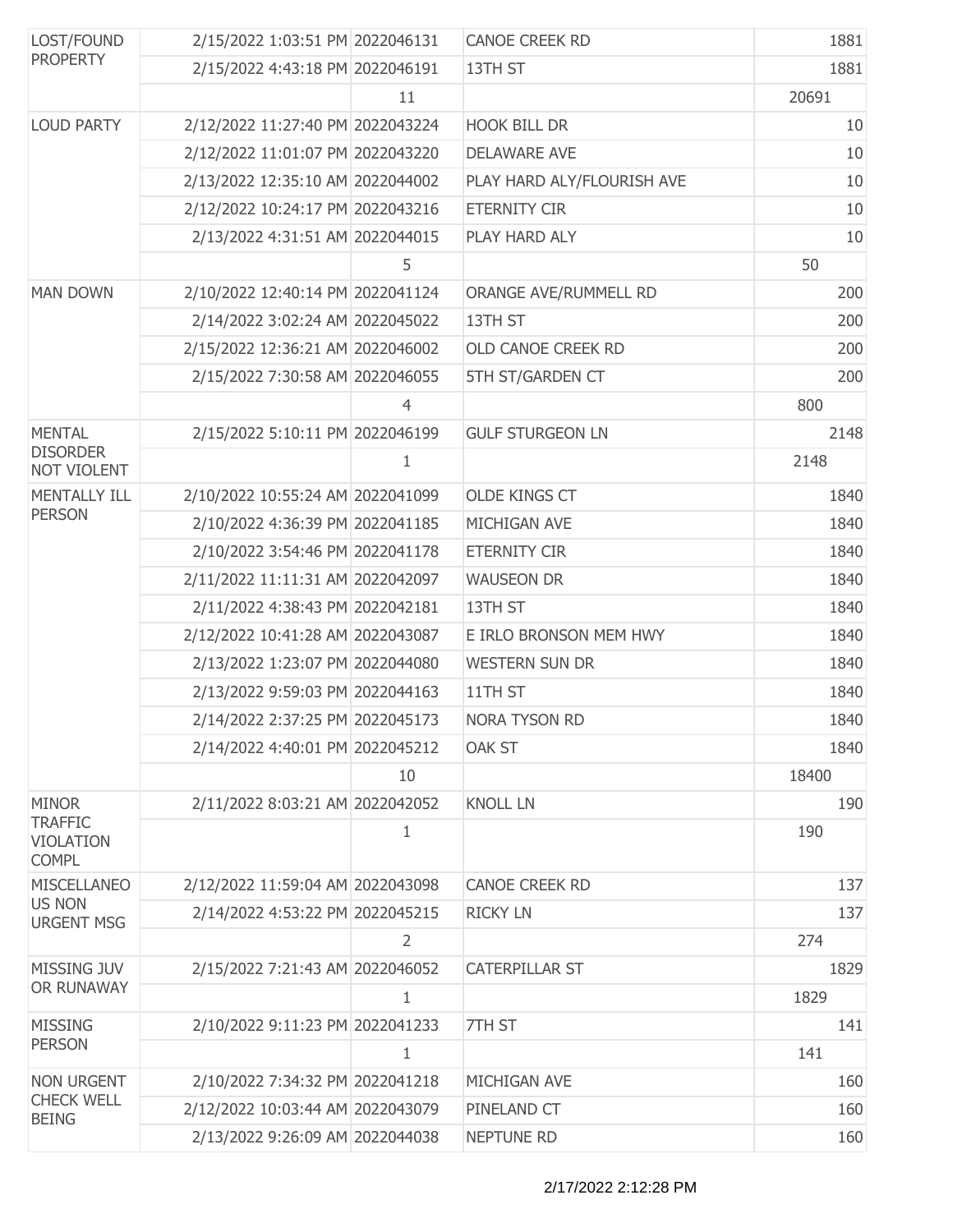| <b>NON URGENT</b><br><b>CHECK WELL</b><br><b>BEING</b> | 2/14/2022 2:28:37 PM 2022045170  |                | <b>KENTUCKY AVE</b>                              | 160   |
|--------------------------------------------------------|----------------------------------|----------------|--------------------------------------------------|-------|
|                                                        | 2/14/2022 10:05:47 PM 2022045276 |                | <b>CHATSWORTH CIR</b>                            | 160   |
|                                                        | 2/15/2022 5:22:21 PM 2022046206  |                | <b>WADEVIEW LOOP</b>                             | 160   |
|                                                        |                                  | 6              |                                                  | 960   |
| <b>NON URGENT</b>                                      | 2/10/2022 10:15:56 AM 2022041091 |                | LOUISIANA AVE                                    | 163   |
| LOCK IN OUT                                            | 2/10/2022 5:39:57 PM 2022041199  |                | 17TH ST                                          | 163   |
|                                                        | 2/11/2022 5:37:08 AM 2022042032  |                | 13TH ST                                          | 163   |
|                                                        | 2/11/2022 5:49:11 PM 2022042203  |                | 13TH ST                                          | 163   |
|                                                        | 2/15/2022 9:56:19 AM 2022046086  |                | 13TH ST                                          | 163   |
|                                                        | 2/15/2022 7:14:06 PM 2022046244  |                | <b>CREEK WOODS CIR</b>                           | 163   |
|                                                        |                                  | 6              |                                                  | 978   |
| <b>OBSTRUCTION</b>                                     | 2/10/2022 4:25:50 AM 2022041027  |                | MICHIGAN AVE/FERTIC RD                           | 1838  |
| OF ROADWAY                                             | 2/10/2022 11:34:36 AM 2022041109 |                | NOLTE RD/HICKORY GROVE RD                        | 1838  |
|                                                        | 2/10/2022 12:48:59 PM 2022041126 |                | NEPTUNE RD/OLD CANOE CREEK RD                    | 1838  |
|                                                        | 2/10/2022 1:02:41 PM 2022041129  |                | NEPTUNE RD/OLD CANOE CREEK RD                    | 1838  |
|                                                        | 2/11/2022 12:04:45 PM 2022042111 |                | E 10TH ST/S NARCOOSSEE RD                        | 1838  |
|                                                        | 2/11/2022 3:20:03 PM 2022042161  |                | S NARCOOSSEE RD                                  | 1838  |
|                                                        | 2/12/2022 9:17:19 AM 2022043071  |                | CANOE CREEK RD/NOLTE RD                          | 1838  |
|                                                        | 2/12/2022 3:41:18 PM 2022043142  |                | E IRLO BRONSON MEM HWY                           | 1838  |
|                                                        | 2/15/2022 5:40:40 PM 2022046213  |                | E IRLO BRONSON MEM HWY/HICKORY<br><b>TREE RD</b> | 1838  |
|                                                        | 2/15/2022 11:57:36 PM 2022046281 |                | OLD CANOE CREEK RD/NOLTE RD                      | 1838  |
|                                                        |                                  | 10             |                                                  | 18380 |
| OPEN DOOR                                              | 2/11/2022 10:54:18 PM 2022042282 |                | <b>NEPTUNE RD</b>                                | 1859  |
|                                                        |                                  | 1              |                                                  | 1859  |
| <b>OTHER NOISE</b>                                     | 2/10/2022 7:59:45 PM 2022041221  |                | <b>KENTUCKY AVE/8TH ST</b>                       | 15    |
| <b>COMPLAINT</b>                                       | 2/11/2022 5:31:46 PM 2022042197  |                | <b>ROBINSON AVE</b>                              | 15    |
|                                                        | 2/11/2022 10:59:51 PM 2022042286 |                | SHELBY RUTH PL                                   | 15    |
|                                                        | 2/12/2022 9:35:55 PM 2022043209  |                | OLD HICKORY TREE RD                              | 15    |
|                                                        | 2/12/2022 10:09:07 PM 2022043215 |                | <b>HOOK BILL DR</b>                              | 15    |
|                                                        | 2/15/2022 3:53:39 PM 2022046181  |                | <b>ELBIB DR</b>                                  | 15    |
|                                                        |                                  | 6              |                                                  | 90    |
| <b>OVERDOSE</b>                                        | 2/15/2022 2:22:00 AM 2022046014  |                | 5TH ST/INDIANA AVE                               | 438   |
| <b>POISON</b><br><b>UNCONSC</b>                        |                                  | 1              |                                                  | 438   |
| <b>OVERDOSE</b>                                        | 2/10/2022 2:12:02 PM 2022041149  |                | 13TH ST                                          | 2091  |
| <b>POISON</b><br><b>UNCONSCIOUS</b>                    | 2/10/2022 3:39:54 PM 2022041175  |                | OAK ST                                           | 2091  |
|                                                        |                                  | $\overline{2}$ |                                                  | 4182  |
| <b>OVERDOSE</b>                                        | 2/15/2022 4:32:44 AM 2022046024  |                | <b>CLIMBING ASTER CT</b>                         | 445   |
| <b>POISON</b><br><b>UNKNOWN</b><br><b>STATUS</b>       |                                  | $\mathbf{1}$   |                                                  | 445   |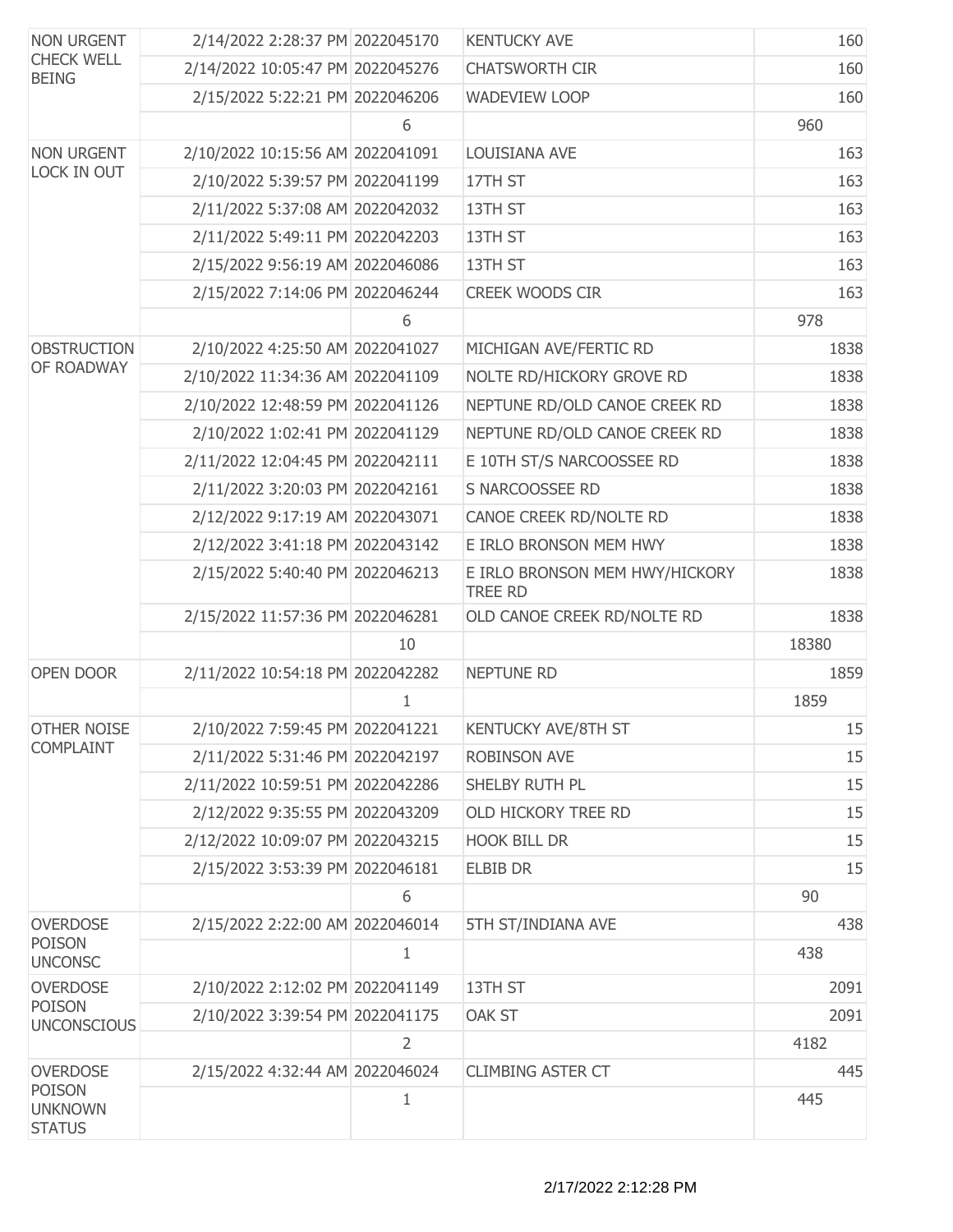| <b>PARKING</b>                        | 2/14/2022 11:57:38 AM 2022045135 |                | <b>ILLINOIS AVE</b>                       | 191  |
|---------------------------------------|----------------------------------|----------------|-------------------------------------------|------|
| <b>COMPLAINT</b>                      |                                  | 1              |                                           | 191  |
| <b>PAST</b>                           | 2/11/2022 9:06:05 AM 2022042075  |                | <b>FULFILLMENT DR</b>                     | 101  |
| <b>BURGLARY</b><br><b>RESIDENTIAL</b> |                                  | 1              |                                           | 101  |
| PAST DAMAGE                           | 2/11/2022 11:36:48 AM 2022042104 |                | 13TH ST                                   | 111  |
| <b>VANDALISM</b>                      | 2/15/2022 5:19:49 PM 2022046205  |                | <b>CANOE CIR</b>                          | 111  |
|                                       |                                  | $\overline{2}$ |                                           | 222  |
| <b>PAST FRAUD</b>                     | 2/10/2022 5:45:58 PM 2022041200  |                | <b>ESSEX CT</b>                           | 93   |
| <b>DECEPTION</b>                      |                                  | 1              |                                           | 93   |
| <b>PAST</b>                           | 2/14/2022 10:47:12 AM 2022045113 |                | <b>LORRAINE WAY</b>                       | 2151 |
| <b>HARASSMENT</b>                     |                                  | 1              |                                           | 2151 |
| PAST HIT AND                          | 2/14/2022 7:33:11 PM 2022045249  |                | 13TH ST/JERSEY AVE                        | 183  |
| <b>RUN</b>                            |                                  | 1              |                                           | 183  |
| <b>PAST</b>                           | 2/10/2022 11:19:31 AM 2022041105 |                | <b>KENTUCKY AVE</b>                       | 154  |
| <b>SUSPICIOUS</b><br><b>INCIDENT</b>  | 2/13/2022 7:07:07 PM 2022044143  |                | <b>COUNTRYSIDE VIEW DR</b>                | 154  |
|                                       |                                  | 2              |                                           | 308  |
| PAST THEFT                            | 2/10/2022 9:19:58 AM 2022041072  |                | <b>VOLUNTEER AVE</b>                      | 162  |
|                                       | 2/13/2022 12:59:45 PM 2022044076 |                | <b>NOLTE RD</b>                           | 162  |
|                                       | 2/15/2022 9:16:58 AM 2022046078  |                | WHITE HERON WAY                           | 162  |
|                                       | 2/15/2022 1:17:51 PM 2022046135  |                | 13TH ST                                   | 162  |
|                                       |                                  | 4              |                                           | 648  |
| <b>PAST THEFT</b>                     | 2/12/2022 11:01:10 PM 2022043221 |                | <b>H C YATES LN</b>                       | 166  |
| FROM VEHICLE                          |                                  | 1              |                                           | 166  |
| <b>PAST</b>                           | 2/15/2022 11:23:24 AM 2022046107 |                | OHIO AVE                                  | 199  |
| <b>TRESPASSING</b><br><b>UNWANTED</b> |                                  | 1              |                                           | 199  |
| <b>PHONE</b>                          | 2/10/2022 1:16:03 PM 2022041134  |                | <b>NOLTE RD</b>                           | 105  |
| <b>THREAT</b>                         |                                  | 1              |                                           | 105  |
| PHYSICAL                              | 2/10/2022 6:58:40 AM 2022041041  |                | <b>CANOE CREEK RD</b>                     | 118  |
| <b>DISTURBANCE</b>                    | 2/13/2022 8:35:40 PM 2022044153  |                | <b>COUNTRYSIDE VIEW CT</b>                | 118  |
|                                       | 2/14/2022 6:52:08 PM 2022045242  |                | 13TH ST                                   | 118  |
|                                       | 2/14/2022 7:44:09 PM 2022045253  |                | OLD CANOE CREEK RD                        | 118  |
|                                       |                                  | $\overline{4}$ |                                           | 472  |
| <b>PRIVATE</b>                        | 2/15/2022 11:43:11 PM 2022046276 |                | PINE VALLEY RD                            | 2141 |
| <b>PROPERTY</b><br><b>REMOVAL</b>     |                                  | 1              |                                           | 2141 |
| <b>RECKLESS</b><br><b>DRIVER</b>      | 2/10/2022 5:32:58 AM 2022041031  |                | E IRLO BRONSON MEM HWY/S<br>NARCOOSSEE RD | 1832 |
|                                       | 2/11/2022 2:17:57 PM 2022042145  |                | <b>CANOE CREEK RD</b>                     | 1832 |
|                                       | 2/12/2022 1:14:24 PM 2022043112  |                | 13TH ST                                   | 1832 |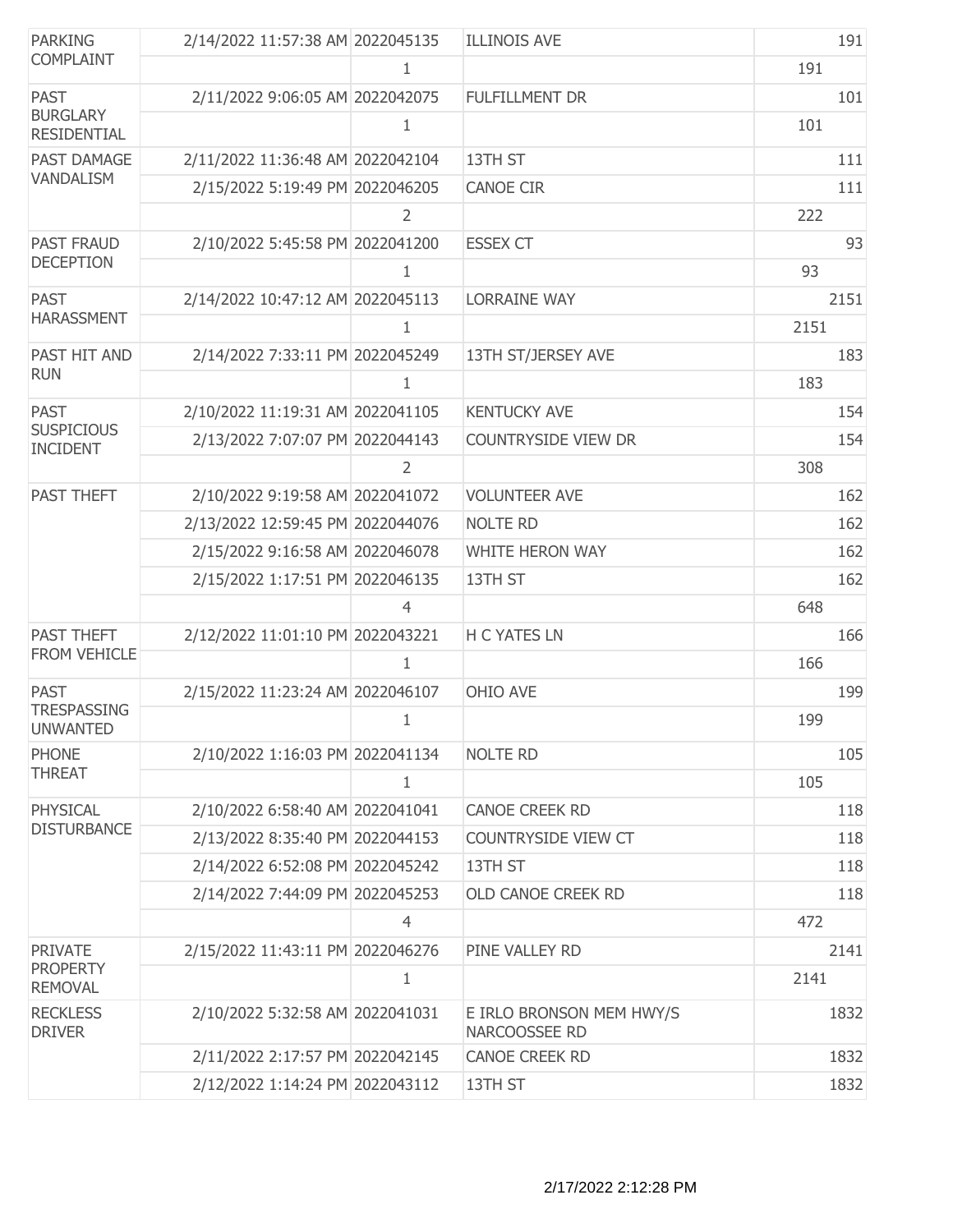| <b>RECKLESS</b><br><b>DRIVER</b>     | 2/12/2022 4:11:40 PM 2022043145  |                | ELBIB DR/WHALEYS CANOE DR                      | 1832  |
|--------------------------------------|----------------------------------|----------------|------------------------------------------------|-------|
|                                      | 2/12/2022 6:26:18 PM 2022043172  |                | <b>LAKESHORE BLVD</b>                          | 1832  |
|                                      | 2/14/2022 8:31:05 AM 2022045082  |                | NOVA RD/LAKE LIZZIE DR                         | 1832  |
|                                      | 2/14/2022 5:08:31 PM 2022045220  |                | E 13TH ST/CRAWFORD AVE                         | 1832  |
|                                      | 2/15/2022 9:22:06 PM 2022046265  |                | MALLARD POND BLVD/OLD CANOE<br><b>CREEK RD</b> | 1832  |
|                                      |                                  | 8              |                                                | 14656 |
| <b>RESIDENTIAL</b>                   | 2/11/2022 11:21:27 AM 2022042099 |                | MOHAVE CT                                      | 2115  |
| <b>BURGLARY</b><br><b>ALARM</b>      | 2/13/2022 5:49:25 AM 2022044019  |                | <b>HARLOW AVE</b>                              | 2115  |
|                                      | 2/13/2022 10:58:20 PM 2022044173 |                | <b>ELBIB DR</b>                                | 2115  |
|                                      | 2/14/2022 4:06:28 AM 2022045028  |                | PRESERVE BLVD                                  | 2115  |
|                                      |                                  | $\overline{4}$ |                                                | 8460  |
| <b>RESIDENTIAL</b>                   | 2/14/2022 2:32:48 AM 2022045014  |                | <b>CATERPILLAR ST</b>                          | 1941  |
| <b>HOLD UP</b><br><b>PANIC DURE</b>  |                                  | 1              |                                                | 1941  |
| <b>SERIOUS</b>                       | 2/11/2022 11:54:25 AM 2022042107 |                | 13TH ST/WISCONSIN AVE                          | 188   |
| <b>TRAFFIC</b><br><b>VIOLATION</b>   |                                  | 1              |                                                | 188   |
| <b>SHOPLIFTER</b>                    | 2/11/2022 3:07:30 PM 2022042158  |                | 13TH ST                                        | 1858  |
|                                      |                                  | 1              |                                                | 1858  |
| <b>SICK PERSON</b>                   | 2/14/2022 7:21:28 AM 2022045060  |                | MINNESOTA AVE                                  | 2125  |
| <b>GENERAL</b><br><b>WEAKNESS</b>    |                                  | 1              |                                                | 2125  |
| <b>SICK PERSON</b>                   | 2/15/2022 5:14:39 PM 2022046202  |                | <b>FLORIDA AVE</b>                             | 2127  |
| <b>ONSET</b><br><b>IMMOBILITY</b>    | 2/15/2022 11:47:16 PM 2022046277 |                | <b>GOLDEN PKWY</b>                             | 2127  |
|                                      |                                  | 2              |                                                | 4254  |
| <b>SUPPLEMENTA</b>                   | 2/10/2022 7:34:22 AM 2022041045  |                | <b>NEPTUNE RD</b>                              | 130   |
| <b>L GENERAL</b><br><b>CASE INFO</b> | 2/11/2022 8:39:06 AM 2022042062  |                | PEGHORN WAY                                    | 130   |
|                                      | 2/11/2022 10:58:48 AM 2022042093 |                | CHRISTINA LEE LN                               | 130   |
|                                      | 2/11/2022 2:07:33 PM 2022042143  |                | <b>NEPTUNE RD</b>                              | 130   |
|                                      | 2/12/2022 8:05:53 AM 2022043054  |                | <b>NEPTUNE RD</b>                              | 130   |
|                                      | 2/12/2022 9:36:20 AM 2022043074  |                | <b>CANOE CREEK RD</b>                          | 130   |
|                                      | 2/12/2022 12:41:47 PM 2022043105 |                | CANOE CREEK RD/INDIAN LAKES BLVD               | 130   |
|                                      | 2/12/2022 1:11:25 PM 2022043110  |                | <b>CANOE CREEK RD</b>                          | 130   |
|                                      | 2/13/2022 1:34:53 PM 2022044081  |                | 17TH ST                                        | 130   |
|                                      | 2/14/2022 8:38:57 AM 2022045085  |                | LAKE TRUDY DR                                  | 130   |
|                                      | 2/15/2022 9:07:23 AM 2022046075  |                | <b>NEPTUNE RD</b>                              | 130   |
|                                      | 2/15/2022 10:13:42 AM 2022046093 |                | <b>NEPTUNE RD</b>                              | 130   |
|                                      | 2/15/2022 11:29:24 AM 2022046111 |                | E IRLO BRONSON MEM HWY/NOVA RD                 | 130   |
|                                      | 2/15/2022 12:03:05 PM 2022046114 |                | <b>INDIANA AVE</b>                             | 130   |
|                                      |                                  | 14             |                                                | 1820  |
| <b>SUSPICIOUS</b><br><b>INCIDENT</b> | 2/10/2022 3:42:09 AM 2022041024  |                | MICHIGAN ESTATES CIR                           | 149   |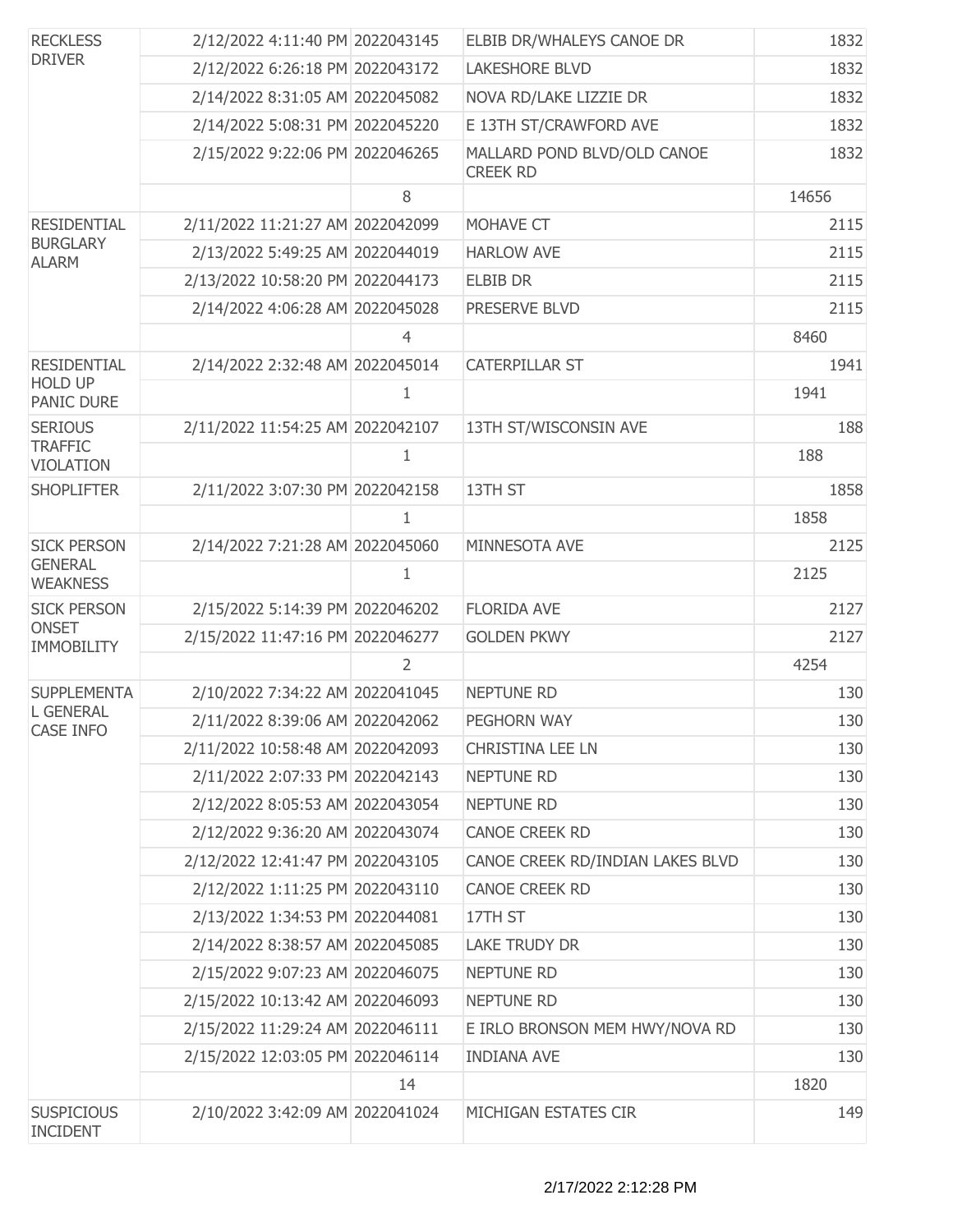| <b>SUSPICIOUS</b><br><b>INCIDENT</b> | 2/10/2022 9:20:03 AM 2022041071  |    | <b>CANOE CREEK RD</b>                                   | 1834  |
|--------------------------------------|----------------------------------|----|---------------------------------------------------------|-------|
|                                      | 2/11/2022 6:22:09 AM 2022042034  |    |                                                         | 149   |
|                                      | 2/11/2022 8:44:49 AM 2022042066  |    | PROGRESS LN                                             | 149   |
|                                      | 2/12/2022 1:36:29 AM 2022043011  |    | <b>GRAPE AVE</b>                                        | 149   |
|                                      | 2/12/2022 3:13:40 PM 2022043134  |    | 13TH ST                                                 | 149   |
|                                      | 2/12/2022 3:30:24 PM 2022043137  |    | 10TH ST                                                 | 149   |
|                                      | 2/13/2022 2:15:19 AM 2022044007  |    | <b>WHISTLING TRL</b>                                    | 149   |
|                                      | 2/13/2022 8:40:49 AM 2022044032  |    | POOLSIDE DR                                             | 149   |
|                                      | 2/13/2022 9:45:25 AM 2022044045  |    | 17TH ST                                                 | 149   |
|                                      | 2/13/2022 8:33:00 PM 2022044152  |    | COUNTRYSIDE VIEW DR                                     | 1834  |
|                                      | 2/14/2022 12:45:16 AM 2022045002 |    | CANOE CREEK RD                                          | 149   |
|                                      | 2/14/2022 3:12:33 PM 2022045188  |    | 13TH ST/VERMONT AVE                                     | 149   |
|                                      | 2/14/2022 10:12:55 PM 2022045278 |    | <b>SUGARBERRY LN</b>                                    | 1834  |
|                                      | 2/14/2022 7:38:13 PM 2022045251  |    | 11TH ST                                                 | 1834  |
|                                      | 2/15/2022 9:42:04 AM 2022046082  |    | MONROE AVE                                              | 1834  |
|                                      | 2/15/2022 12:44:07 PM 2022046125 |    | 13TH ST                                                 | 1834  |
|                                      | 2/15/2022 8:37:27 PM 2022046261  |    | <b>CAROLINA AVE</b>                                     | 1834  |
|                                      |                                  | 18 |                                                         | 14477 |
| <b>SUSPICIOUS</b>                    | 2/10/2022 11:18:21 PM 2022041257 |    | 13TH ST                                                 | 136   |
| <b>PERSON</b>                        | 2/11/2022 1:42:19 AM 2022042015  |    | 13TH ST                                                 | 136   |
|                                      | 2/11/2022 12:36:37 PM 2022042123 |    | <b>DELAWARE AVE</b>                                     | 136   |
|                                      | 2/11/2022 9:00:46 PM 2022042234  |    | MASSACHUSETTS AVE                                       | 136   |
|                                      | 2/12/2022 3:31:40 AM 2022043028  |    | <b>LAKESHORE BLVD</b>                                   | 136   |
|                                      | 2/12/2022 2:04:04 AM 2022043016  |    | 13TH ST                                                 | 136   |
|                                      | 2/12/2022 3:00:48 PM 2022043132  |    | 5TH ST/BROWN CHAPEL RD                                  | 136   |
|                                      | 2/12/2022 4:13:54 PM 2022043147  |    | 13TH ST                                                 | 1835  |
|                                      | 2/12/2022 8:41:02 PM 2022043200  |    | 13TH ST                                                 | 136   |
|                                      | 2/14/2022 7:48:23 PM 2022045254  |    | <b>KENTUCKY AVE</b>                                     | 136   |
|                                      | 2/15/2022 1:46:11 PM 2022046142  |    | <b>NORA TYSON RD</b>                                    | 136   |
|                                      | 2/15/2022 1:53:30 PM 2022046144  |    | <b>SWEETWATER BLVD</b>                                  | 136   |
|                                      |                                  | 12 |                                                         | 3331  |
| <b>SUSPICIOUS</b><br><b>VEHICLE</b>  | 2/10/2022 2:32:32 AM 2022041009  |    | <b>BLACKBERRY CREEK DR/COMMERCE</b><br><b>CENTER DR</b> | 147   |
|                                      | 2/10/2022 10:13:14 AM 2022041090 |    | DAVID DR/MICHIGAN AVE                                   | 147   |
|                                      | 2/10/2022 8:33:47 PM 2022041225  |    | <b>BARINA ST</b>                                        | 147   |
|                                      | 2/10/2022 9:48:28 PM 2022041239  |    | OHIO AVE                                                | 147   |
|                                      | 2/10/2022 10:05:39 PM 2022041242 |    | PINE TREE DR                                            | 147   |
|                                      | 2/10/2022 11:20:23 PM 2022041259 |    | MURCOTT DR                                              | 147   |
|                                      | 2/10/2022 11:38:42 PM 2022041261 |    | <b>LAKESHORE BLVD</b>                                   | 147   |
|                                      | 2/11/2022 12:03:13 AM 2022042001 |    | <b>LAKESHORE BLVD</b>                                   | 147   |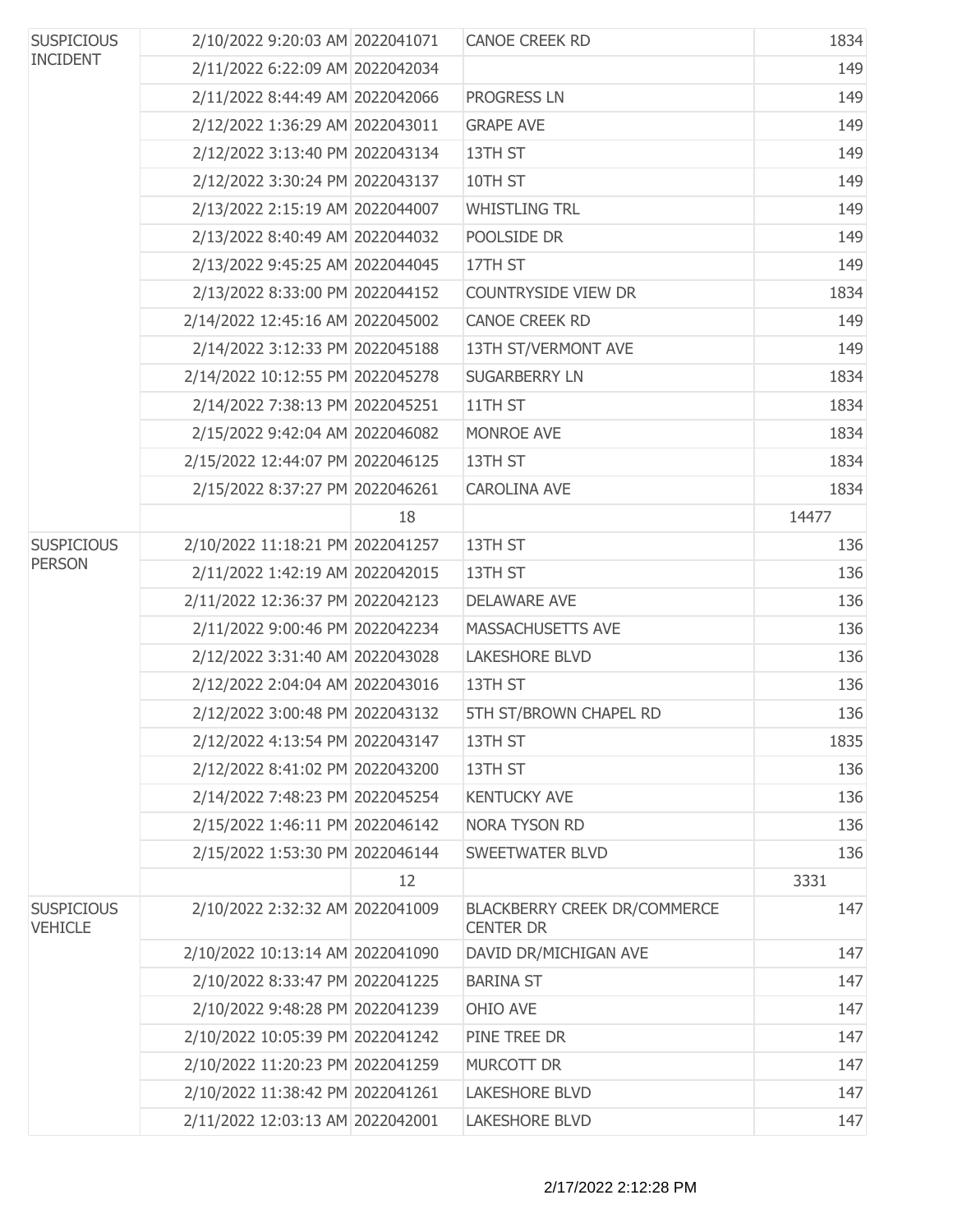| <b>SUSPICIOUS</b>                                  | 2/11/2022 1:14:13 AM 2022042011  |                | OLD HICKORY TREE RD                         | 1833 |
|----------------------------------------------------|----------------------------------|----------------|---------------------------------------------|------|
| <b>VEHICLE</b>                                     | 2/10/2022 11:47:31 PM 2022041262 |                | <b>LAKESHORE BLVD</b>                       | 147  |
|                                                    | 2/10/2022 11:18:47 PM 2022041258 |                | WHISTLING TRL/HARLEQUIN DR                  | 147  |
|                                                    | 2/11/2022 4:03:50 AM 2022042027  |                | E IRLO BRONSON MEM HWY                      | 147  |
|                                                    | 2/11/2022 3:09:22 AM 2022042024  |                | 13TH ST                                     | 147  |
|                                                    | 2/11/2022 3:25:56 AM 2022042025  |                | 13TH ST                                     | 147  |
|                                                    | 2/11/2022 2:10:14 AM 2022042017  |                | PINE TREE DR                                | 147  |
|                                                    | 2/11/2022 4:44:57 PM 2022042184  |                | 13TH ST                                     | 147  |
|                                                    | 2/11/2022 4:13:05 PM 2022042177  |                | <b>BLOWING BREEZE AVE</b>                   | 147  |
|                                                    | 2/11/2022 7:04:03 PM 2022042217  |                | <b>SUMMER RETREAT LN</b>                    | 147  |
|                                                    | 2/11/2022 10:06:15 PM 2022042243 |                | <b>FULFILLMENT DR</b>                       | 147  |
|                                                    | 2/11/2022 10:45:51 PM 2022042278 |                | <b>LEXINGTON BLVD</b>                       | 147  |
|                                                    | 2/11/2022 11:17:05 PM 2022042302 |                | PEGHORN WAY                                 | 147  |
|                                                    | 2/12/2022 3:53:54 AM 2022043030  |                | SPIRITED CIR                                | 147  |
|                                                    | 2/12/2022 1:39:33 AM 2022043013  |                | 13TH ST                                     | 147  |
|                                                    | 2/12/2022 2:50:18 AM 2022043025  |                | <b>ELLESMERE DR</b>                         | 147  |
|                                                    | 2/12/2022 2:37:22 AM 2022043023  |                | 13TH ST                                     | 147  |
|                                                    | 2/12/2022 3:36:54 AM 2022043029  |                | <b>LAKESHORE BLVD</b>                       | 147  |
|                                                    | 2/12/2022 4:32:34 AM 2022043034  |                | 13TH ST                                     | 147  |
|                                                    | 2/12/2022 5:03:01 AM 2022043035  |                | 13TH ST                                     | 147  |
|                                                    | 2/12/2022 10:16:14 AM 2022043083 |                | <b>SUGARBERRY LN</b>                        | 147  |
|                                                    | 2/13/2022 11:22:50 AM 2022044057 |                | 13TH ST                                     | 147  |
|                                                    | 2/14/2022 12:11:02 AM 2022045001 |                | NOLTE RD                                    | 147  |
|                                                    | 2/14/2022 2:37:46 AM 2022045015  |                | 13TH ST                                     | 147  |
|                                                    | 2/14/2022 7:19:36 PM 2022045245  |                | OLD CANOE CREEK RD/CANOE CREEK<br><b>RD</b> | 147  |
|                                                    | 2/14/2022 11:27:26 PM 2022045288 |                | <b>DELAWARE AVE</b>                         | 147  |
|                                                    | 2/15/2022 2:42:25 AM 2022046015  |                | 8TH ST/FLORIDA AVE                          | 147  |
|                                                    | 2/15/2022 1:59:51 AM 2022046011  |                | LAKESHORE BLVD/MICHIGAN AVE                 | 147  |
|                                                    | 2/15/2022 12:54:42 AM 2022046003 |                | E IRLO BRONSON MEM HWY                      | 147  |
|                                                    | 2/15/2022 8:48:02 PM 2022046262  |                | NOLTE RD/CANOE CREEK RD                     | 147  |
|                                                    | 2/15/2022 11:50:17 PM 2022046278 |                | MICHIGAN AVE/LAKESHORE BLVD                 | 147  |
|                                                    |                                  | 39             |                                             | 7419 |
| <b>THEFT</b>                                       | 2/13/2022 2:42:15 PM 2022044092  |                | 13TH ST                                     | 156  |
|                                                    | 2/14/2022 11:28:40 AM 2022045128 |                | <b>BROWN CHAPEL RD</b>                      | 156  |
|                                                    |                                  | $\overline{2}$ |                                             | 312  |
| <b>THEFT</b>                                       | 2/12/2022 7:32:05 PM 2022043187  |                | 13TH ST                                     | 2111 |
| <b>SUSPECT</b><br><b>DETAINED</b><br><b>COOPER</b> |                                  | 1              |                                             | 2111 |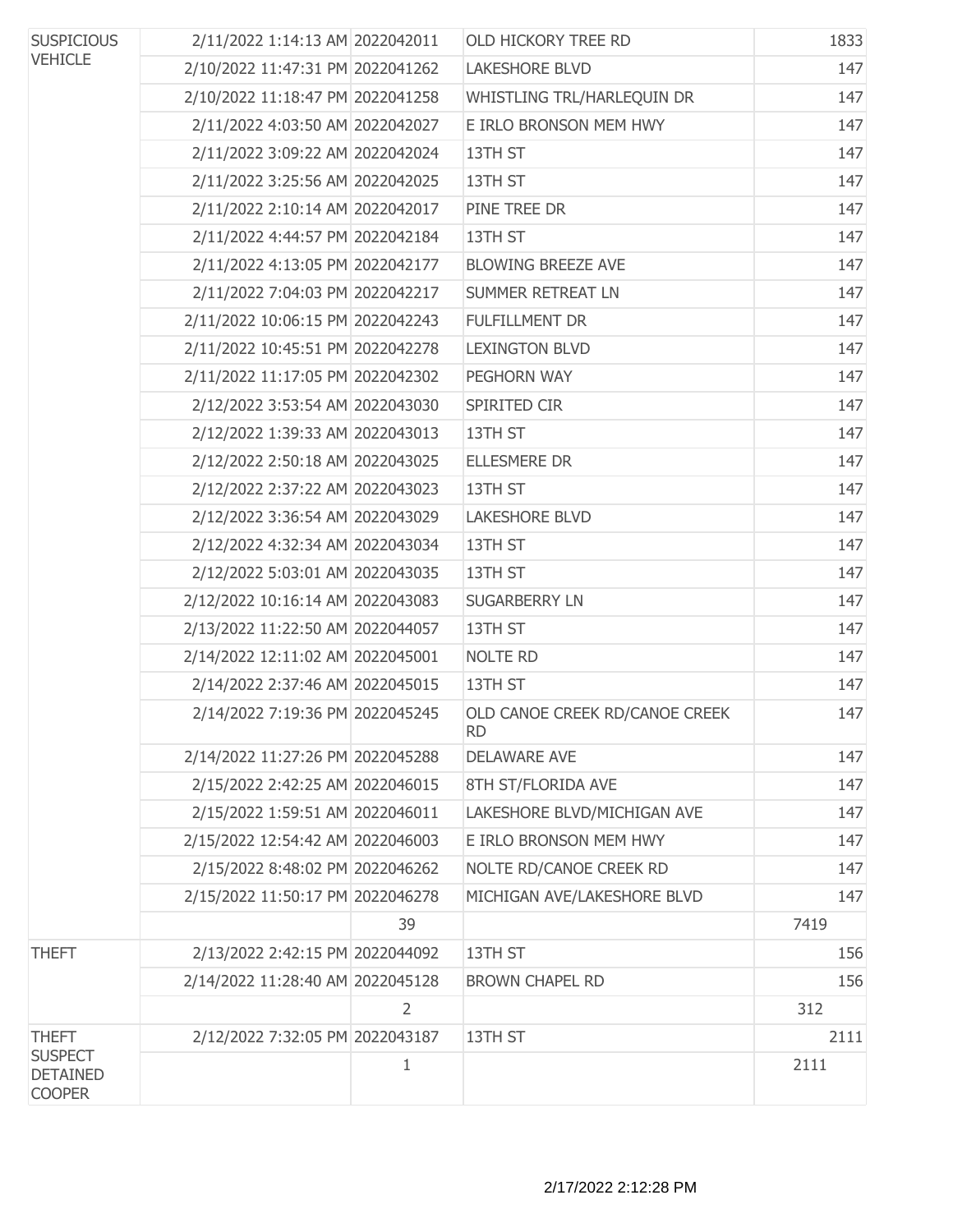| <b>THREAT</b>      | 2/12/2022 5:24:21 PM 2022043160  |    | <b>INDIANA AVE</b>            | 100   |
|--------------------|----------------------------------|----|-------------------------------|-------|
|                    |                                  | 1  |                               | 100   |
| <b>THREATS</b>     | 2/15/2022 6:26:50 PM 2022046230  |    | COOL BREEZE CIR               | 1899  |
|                    |                                  | 1  |                               | 1899  |
| <b>TRAFFIC</b>     | 2/10/2022 7:17:07 PM 2022041215  |    | 13TH ST/PENNSYLVANIA AVE      | 1872  |
|                    | 2/10/2022 11:53:03 PM 2022041263 |    | 13TH ST/OLD CANOE CREEK RD    | 1872  |
|                    | 2/11/2022 7:47:14 AM 2022042047  |    | <b>BROWN BEAR CT</b>          | 1872  |
|                    | 2/11/2022 8:04:19 AM 2022042054  |    | SILVER THISTLE LN             | 1872  |
|                    | 2/11/2022 8:13:08 AM 2022042056  |    | PRESERVE BLVD                 | 1872  |
|                    | 2/11/2022 8:21:21 AM 2022042057  |    | PRESERVE BLVD                 | 1872  |
|                    | 2/11/2022 8:42:32 AM 2022042064  |    | SALAMANDER ST                 | 1872  |
|                    | 2/11/2022 1:42:00 PM 2022042137  |    | OLD CANOE CREEK RD/13TH ST    | 1872  |
|                    | 2/12/2022 11:26:33 AM 2022043091 |    | NOLTE RD/SUTTON MANOR LN      | 1872  |
|                    | 2/12/2022 7:49:07 PM 2022043192  |    | <b>LAKESHORE BLVD</b>         | 1872  |
|                    | 2/13/2022 12:44:48 PM 2022044071 |    | 13TH ST/OLD CANOE CREEK RD    | 1872  |
|                    | 2/13/2022 2:15:21 PM 2022044085  |    | OLD CANOE CREEK RD/13TH ST    | 1872  |
|                    | 2/14/2022 10:53:56 AM 2022045115 |    | 13TH ST/NEPTUNE RD            | 1872  |
|                    | 2/14/2022 4:01:04 PM 2022045200  |    | 13TH ST                       | 1872  |
|                    | 2/15/2022 10:34:35 AM 2022046097 |    | TERRA SOLE PL/S NARCOOSSEE RD | 1872  |
|                    | 2/15/2022 5:49:51 PM 2022046220  |    | <b>LAKESHORE BLVD</b>         | 1872  |
|                    |                                  | 16 |                               | 29952 |
| <b>TRAFFIC</b>     | 2/12/2022 3:35:05 PM 2022043138  |    | S NARCOOSSEE RD/RUMMELL RD    | 179   |
| <b>INCIDENT</b>    |                                  | 1  |                               | 179   |
| <b>TRESPASSING</b> | 2/11/2022 9:58:38 AM 2022042087  |    | <b>INDIANA AVE</b>            | 1874  |
|                    | 2/15/2022 10:46:24 PM 2022046272 |    | 13TH ST                       | 1874  |
|                    |                                  | 2  |                               | 3748  |
| <b>TRESPASSING</b> | 2/10/2022 9:22:32 AM 2022041076  |    | 13TH ST                       | 196   |
| <b>UNWANTED</b>    | 2/10/2022 12:21:10 PM 2022041119 |    | 13TH ST                       | 196   |
|                    | 2/10/2022 5:16:22 PM 2022041194  |    | APPLE BLOSSOM LN/RIVERWALK DR | 196   |
|                    | 2/11/2022 9:25:28 AM 2022042078  |    | <b>INDIANA AVE</b>            | 196   |
|                    | 2/11/2022 4:42:07 PM 2022042183  |    | E 10TH ST/OVERCUP AVE         | 196   |
|                    | 2/12/2022 10:48:18 AM 2022043089 |    | <b>DELAWARE AVE</b>           | 196   |
|                    | 2/12/2022 6:31:24 PM 2022043174  |    | <b>DELAWARE AVE</b>           | 196   |
|                    | 2/13/2022 7:05:07 PM 2022044142  |    | OLD GLORY WAY/BETSY ROSS LN   | 196   |
|                    | 2/14/2022 3:36:31 PM 2022045193  |    | 13TH ST                       | 196   |
|                    | 2/14/2022 5:20:39 PM 2022045222  |    | 13TH ST                       | 196   |
|                    | 2/15/2022 7:38:39 PM 2022046251  |    | BETSY ROSS LN/OLD GLORY WAY   | 196   |
|                    |                                  | 11 |                               | 2156  |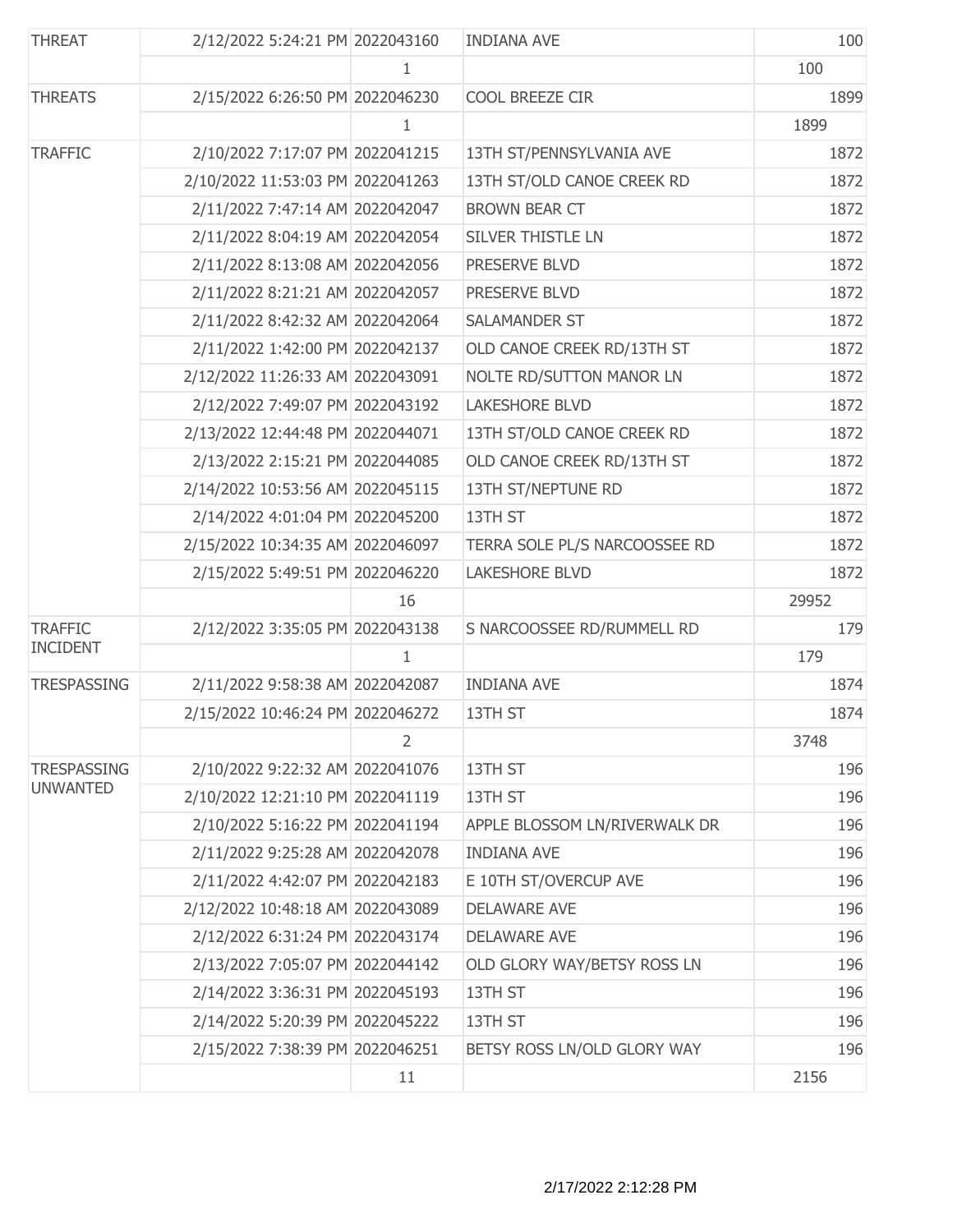| <b>UNWANTED</b><br><b>PERSON</b>      | 2/10/2022 12:47:44 PM 2022041125 |                | 13TH ST                | 1894  |
|---------------------------------------|----------------------------------|----------------|------------------------|-------|
|                                       | 2/10/2022 8:27:50 PM 2022041224  |                | 13TH ST                | 1894  |
|                                       | 2/11/2022 3:32:42 AM 2022042026  |                | E IRLO BRONSON MEM HWY | 1894  |
|                                       | 2/11/2022 9:59:09 AM 2022042088  |                | <b>NEW YORK AVE</b>    | 1894  |
|                                       | 2/11/2022 3:52:48 PM 2022042168  |                | 13TH ST                | 1894  |
|                                       | 2/11/2022 4:52:48 PM 2022042187  |                | 13TH ST                | 1894  |
|                                       | 2/11/2022 5:29:19 PM 2022042195  |                | NEPTUNE BAY CIR        | 1894  |
|                                       | 2/11/2022 5:34:03 PM 2022042198  |                | POOLSIDE DR            | 1894  |
|                                       | 2/12/2022 12:03:47 AM 2022043001 |                | ROPER RD               | 1894  |
|                                       | 2/12/2022 7:21:22 AM 2022043044  |                | 13TH ST                | 1894  |
|                                       | 2/12/2022 7:43:58 AM 2022043048  |                | NEPTUNE BAY CIR        | 1894  |
|                                       | 2/12/2022 7:45:25 AM 2022043049  |                | POOLSIDE DR            | 1894  |
|                                       | 2/12/2022 7:46:33 AM 2022043050  |                | 13TH ST                | 1894  |
|                                       | 2/12/2022 9:23:14 AM 2022043072  |                | <b>VIRGINIA AVE</b>    | 1894  |
|                                       | 2/12/2022 7:46:54 PM 2022043191  |                | 13TH ST                | 1894  |
|                                       | 2/12/2022 4:35:54 PM 2022043151  |                | 13TH ST                | 1894  |
|                                       | 2/13/2022 3:34:23 PM 2022044102  |                | 13TH ST                | 1894  |
|                                       | 2/13/2022 10:13:38 PM 2022044166 |                | <b>INDIANA AVE</b>     | 1894  |
|                                       | 2/13/2022 9:39:09 PM 2022044162  |                | <b>ILLINOIS AVE</b>    | 1894  |
|                                       | 2/13/2022 11:20:28 PM 2022044175 |                | 13TH ST                | 1894  |
|                                       | 2/15/2022 7:36:28 AM 2022046056  |                | E IRLO BRONSON MEM HWY | 1894  |
|                                       | 2/15/2022 12:19:41 PM 2022046118 |                | 16TH ST                | 1894  |
|                                       | 2/15/2022 2:04:04 PM 2022046149  |                | NORA TYSON RD          | 1894  |
|                                       |                                  | 23             |                        | 43562 |
| <b>URGENT</b>                         | 2/10/2022 5:14:48 AM 2022041029  |                | NEPTUNE RD/13TH ST     | 150   |
| <b>CHECK WELL</b><br><b>BEING</b>     |                                  | $\mathbf{1}$   |                        | 150   |
| <b>VEGETATION</b>                     | 2/15/2022 4:11:03 PM 2022046187  |                | 13TH ST                | 2028  |
| <b>SMALL BRUSH</b><br><b>FIRE</b>     |                                  | $\mathbf{1}$   |                        | 2028  |
| <b>VERBAL</b>                         | 2/11/2022 7:03:40 PM 2022042216  |                | 13TH ST                | 120   |
| <b>DISTURBANCE</b>                    | 2/13/2022 10:21:11 AM 2022044047 |                | SHELBURNE WAY          | 120   |
|                                       |                                  | 2              |                        | 240   |
| <b>VERBAL</b>                         | 2/14/2022 9:22:48 PM 2022045267  |                | PINE VALLEY RD         | 27    |
| <b>DOMESTIC</b><br><b>DISTURBANCE</b> |                                  | 1              |                        | 27    |
| <b>VIOLATION OF</b>                   | 2/14/2022 8:54:35 PM 2022045262  |                | OLD CANOE CREEK RD     | 779   |
| <b>ORDER</b>                          |                                  | 1              |                        | 779   |
| <b>WANTED</b>                         | 2/12/2022 5:24:45 PM 2022043161  |                | <b>LAKESHORE BLVD</b>  | 146   |
| <b>PERSON</b>                         | 2/15/2022 9:15:58 AM 2022046077  |                | <b>ROBINSON CT</b>     | 1896  |
|                                       |                                  | $\overline{2}$ |                        | 2042  |